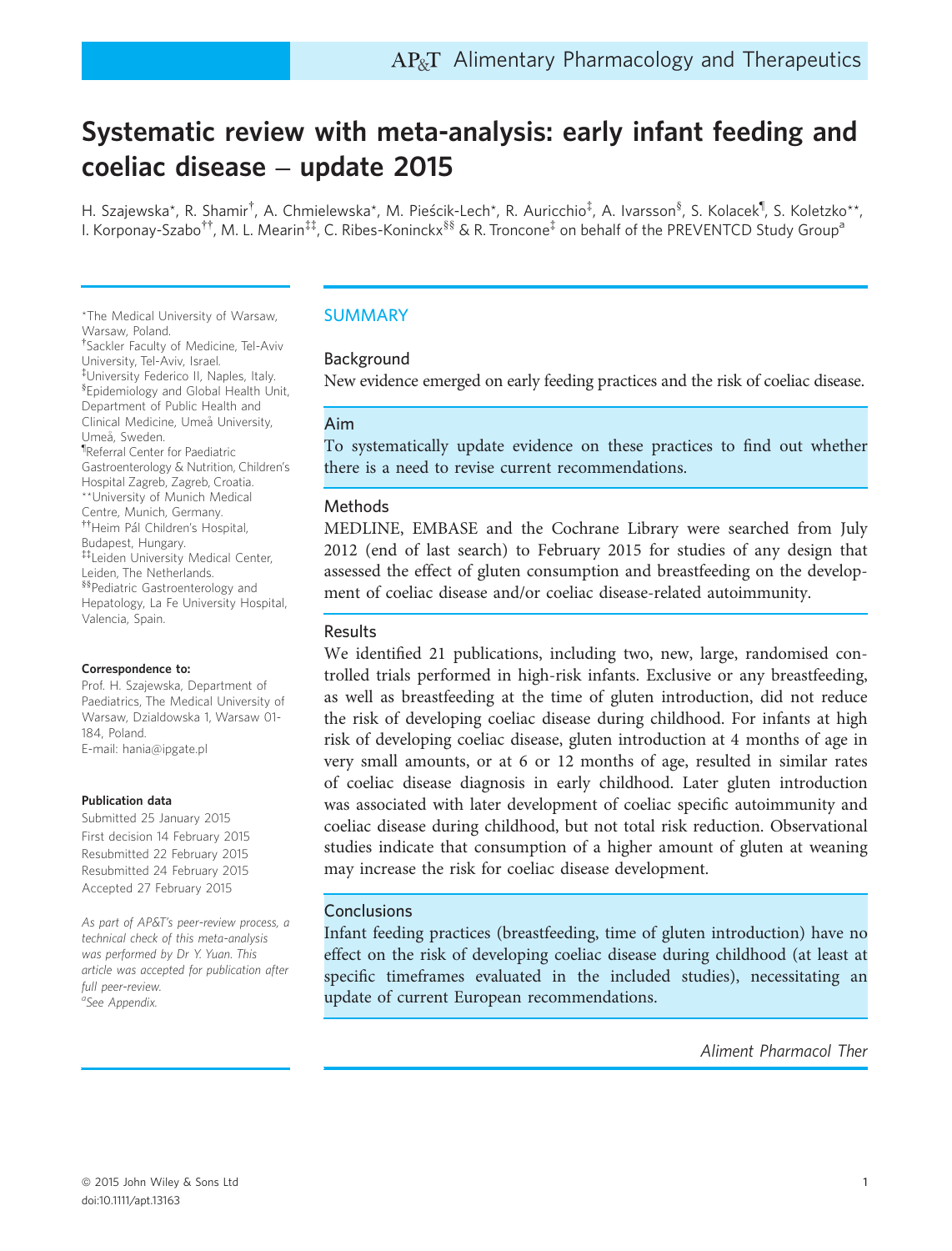### H. Szajewska et al.

### **INTRODUCTION**

Coeliac disease (CD) is an immune-mediated systemic disorder elicited by the consumption of gluten and related prolamines in genetically susceptible individuals. CD is characterised by the presence of a variable combination of gluten-dependent clinical manifestations, CDspecific antibodies, HLA-DQ2 or HLA-DQ8 haplotypes and enteropathy.<sup>1</sup> The prevalence of CD in the general population varies considerably from  $\leq 0.25\%$  to  $\geq 1\%$ ,<sup>2</sup> but may be as high as  $3\%$ .<sup>3, 4</sup> The only currently available treatment for CD is a lifelong gluten-free diet. Primary prevention strategies focus on early feeding practices, namely breastfeeding and the time and mode of gluten introduction into the infant's diet.

In 2008, based on the available evidence obtained exclusively from observational studies, scientific authorities such as the Committee on Nutrition of the European Society for Paediatric Gastroenterology, Hepatology and Nutrition (ESPGHAN) and the European Food Safety Authority (EFSA) $5, 6$  recommended that it is prudent to avoid both early (less than 4 months of age) and late (7 or more months of age) gluten introduction and to introduce gluten while the infant is still being breastfed.<sup>6</sup> It was considered that such a strategy may reduce not only the risk of CD but also the risks of type 1 diabetes mellitus and wheat allergy. The American Academy of Pediatrics (AAP) recommended that complementary foods can be introduced between 4 and 6 months of age; however, the AAP did not give specific guidelines with regard to gluten introduction.<sup>7</sup> These recommendations are still prevailing.

Prevent Coeliac Disease (PREVENTCD; [www.preventcd.](http://www.preventcd.com) [com](http://www.preventcd.com)) is an ongoing multinational project financed, among others, by the European Commission under the 6th FP programme (FP6-2005-FOOD-4B-36383). The purpose of this project is to investigate the influence of infant nutrition on the development of CD and related autoimmune phenomena, as well as how genetic, immunological and environmental factors relate to this development.<sup>8</sup> In 2012, as part of PREVENTCD, we summarised, in a systematic review, evidence on the possible relationship between early feeding practices and the risk of developing CD.<sup>9</sup> However, in the last few years, a number of new relevant studies have been published, including one randomised, double-blind, placebo-controlled trial conducted by the PREVENTCD Study Group.<sup>10</sup> These studies have prompted interest in updating current evidence. Here, our aim was to update the 2012 assessment of the effects of early gluten consumption and breastfeeding on the risk for CD to find out whether there is a need to revise current recommendations. As previously, our systematic review was designed to answer a number of clinically important questions, which are summarised below:

(i) Breastfeeding and CD. Does exclusive or any breastfeeding reduce the risk of developing CD? Does exclusive or any breastfeeding change the age when CD develops? Is the duration of breastfeeding related to the risk of developing CD?

(ii) Breastfeeding at the time of gluten introduction and CD. Is breastfeeding while gluten is introduced important for risk reduction?

(iii) Timing of gluten introduction. Is the age of gluten introduction important for the risk of developing CD? Is the age of gluten introduction important to the age when CD develops?

(iv) Amount of gluten at weaning (and later) and CD. Is the amount of gluten ingested at the time of introduction and/or later a risk factor for the development of CD? Is there a threshold level of gluten consumption for developing CD?

(v) Type of gluten. Does the type of cereal [wheat, rye, or barley] at gluten introduction influence CD risk? Does the type of gluten-containing food [e.g. bread, porridge, follow-on formula] used at gluten introduction influence CD risk?

(vi) Gluten during lactation. Does consumption of a gluten-free-diet vs. a normal diet by lactating mothers alter the risk of the offspring developing CD?

(vii) Genetic predisposition. Does the influence of any of the identified factors differ between infants from the general population and the infants at high risk of developing CD?

## **METHODS**

The protocol for this systematic review was registered with PROSPERO, registration number CRD42014013865. The same methodology that has been already presented in our previous review was followed.<sup>9</sup> In brief, MED-LINE, EMBASE and the Cochrane Library were searched from July 2012 (end of last search) to November 2014, and again in February 2015. The principal search terms used separately for each clinical question were as follows: 'celiac or coeliac or CD or sprue or gluten enteropathy or gluten intolerance; breast feeding or breastfeeding or breast feeding or breastfed or human milk; child\* or childhood or children or infant\* or toddler or early;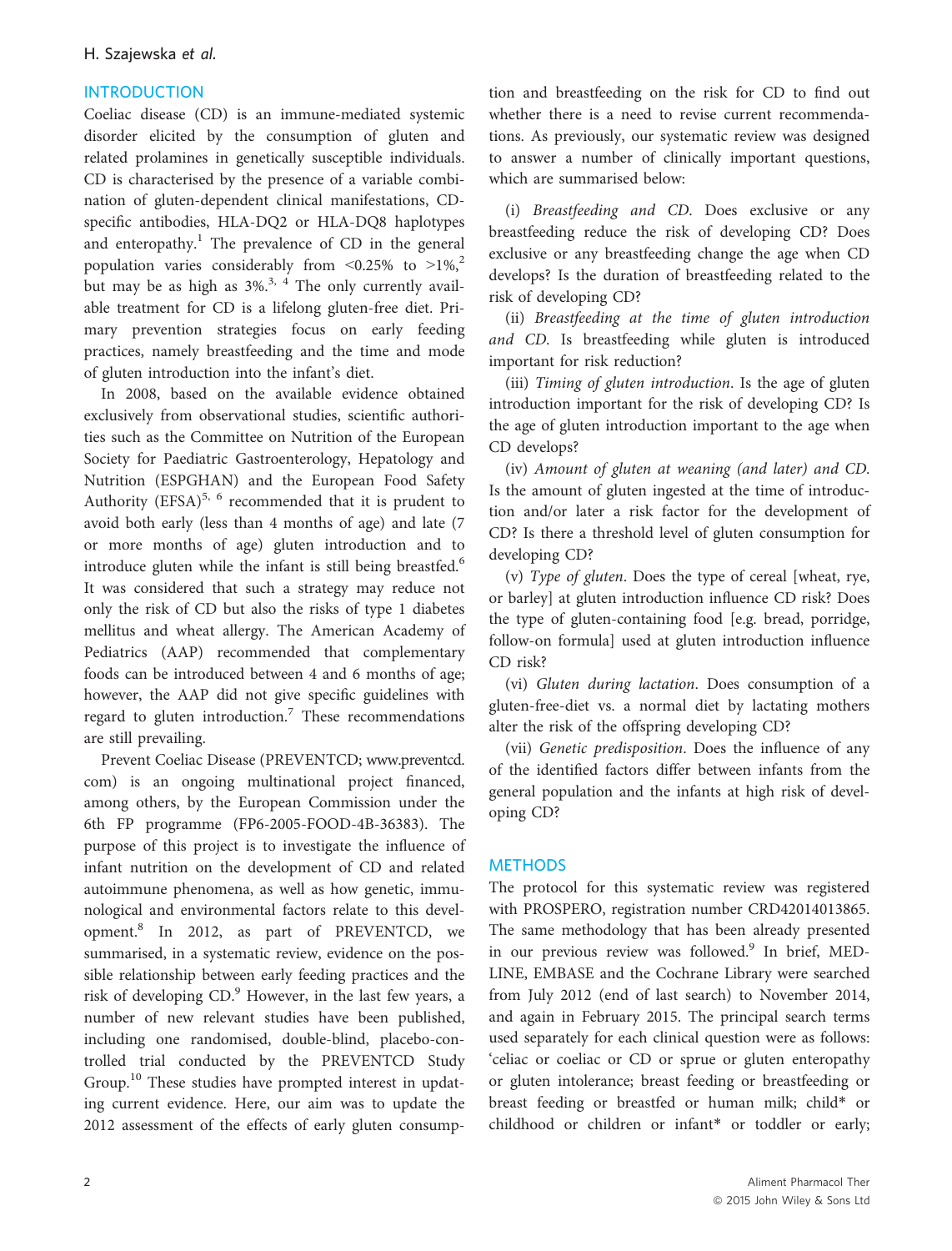gluten and (timing or time) and introduction; amount or quantity'. Researchers working in the field were contacted for any unpublished data. Letters to the editor, abstracts and proceedings from scientific meetings were excluded, unless a full set of data was available from the authors. No language restriction was imposed. The searches were carried out independently by three reviewers (AC, MPL, HS). Studies of any design investigating the potential association between early feeding practices and CD risk were eligible for inclusion. Special emphasis was placed on randomised controlled trials (RCTs). In the prospective studies, participants had to be infants at population risk or increased risk of developing CD (defined by either HLA status and/or first-degree relative with CD and/or type 1 diabetes mellitus). For retrospective studies, participants had to be children or adults with CD proven by small bowel biopsy or presenting with positive CD-specific autoantibodies (i.e., anti-transglutaminase or anti-endomysial antibodies) indicating CD-related autoimmunity.

Interventions eligible for assessment were those involving the consumption of gluten-containing products of any type (any food containing gluten or preparations manufactured for research purposes).

The primary outcome measure was the development of CD or the development of CD-related autoimmunity. The first step of the systematic review was the initial screening of titles, abstracts and keywords of every record identified. Then, full texts of the trials considered as relevant were obtained. The reviewers independently assessed the eligibility of each trial, and any disagreements were resolved by discussion.

Two reviewers (AC, MPL) independently, but without being blinded to the authors or journal, assessed the risk of bias in the studies that met the inclusion criteria using the tools recommended by The Cochrane Handbook for Systematic Reviews of Interventions. $^{11}$  For RCTs, risk of bias assessment includes the following criteria: adequacy of sequence generation; allocation concealment; blinding of participants, personnel and outcome assessors; incomplete outcome data and selective outcome reporting. In all cases, an answer of 'yes' indicates a low risk of bias, and an answer of 'no' indicates a high risk of bias. For nonrandomised studies, the study quality was assessed with the Newcastle-Ottawa Scale  $(NOS)^{12}$  as recommended by The Cochrane Handbook for Systematic Reviews of Interventions.<sup>11</sup> It includes a 'star system' in which a study is judged on three domains: representativeness of study group selection (four items); comparability of groups (two items); and ascertainment of either

the exposure or outcome (three items). This scale awards a maximum of four stars for the adequate selection of cases and controls, two stars for comparability of cases and controls on the basis of the design and analysis, and three stars for the adequate ascertainment of the exposure in both the case and control groups. Overall, the NOS scores vary between 0 and 9 (the highest level of quality).

For assessing the quality of evidence for outcomes reported in the included studies, we chose using the GRADE methodology<sup>11</sup> and GRADEProfiler software (version 3.6, 2011). The quality of a body of evidence involves consideration of within-study risk of bias (methodological quality), directness of evidence, heterogeneity, precision of effect estimates and risk of publication bias. Study quality refers to study methods and execution such as the adequacy of allocation concealment, blinding and follow-up. Consistency refers to the similarity of estimates of effect across studies. Directness refers to the extent to which the people, the interventions and outcome measures are similar to those of interest. The GRADE system offers four categories of the quality of the evidence (high, moderate, low, and very low).

The data were analysed using the Review Manager (RevMan) [Computer program]. Version 5.3. Copenhagen: The Nordic Cochrane Centre, The Cochrane Collaboration, 2014. Depending on the original publication, the binary measure for individual studies was reported as the risk ratio (RR), or the odds ratio (OR), or as the hazard ratio (HR), all with 95% confidence interval (CI). Continuous outcomes were given as the mean with standard deviation (s.d.) or the median with ranges. For meta-analyses of observational studies, we aimed to pool adjusted odds ratios from the primary studies; however, as these were not always available, we used raw outcome data to yield unadjusted odds ratios. If no data for pooling were available, we report the results in a narrative format only. Statistical heterogeneity was quantified by  $I^2$ . A value of 0% indicates no observed heterogeneity, and larger values show increasing heterogeneity. As observational studies were included, a substantial level of heterogeneity was expected; thus, random effects models were used for pooling, if appropriate.

### RESULTS

For a flow diagram documenting the identification process for eligible trials, as well as the characteristics of the excluded trials, with reasons for exclusion, see online Supporting Information (Figure S1 and Table S1). Tables 1 to 4 summarise the characteristics of the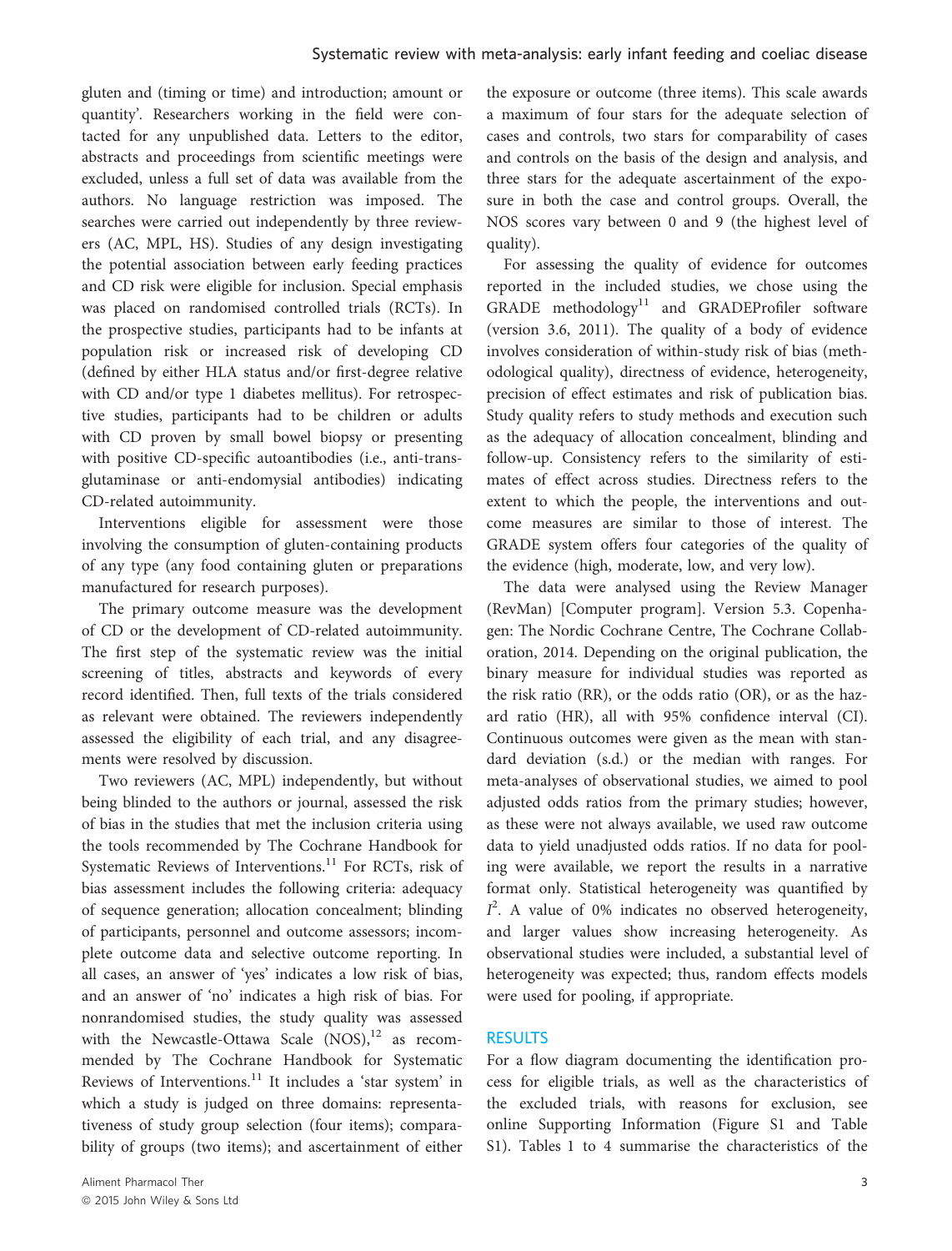| <b>Table 1</b>   Characteristics of included randomised controlled trials                 |                                                                                                                           |                                                                                      |                                                                 |                                                                                                                                                                                              |  |  |  |  |
|-------------------------------------------------------------------------------------------|---------------------------------------------------------------------------------------------------------------------------|--------------------------------------------------------------------------------------|-----------------------------------------------------------------|----------------------------------------------------------------------------------------------------------------------------------------------------------------------------------------------|--|--|--|--|
| Study ID (country)                                                                        | Population                                                                                                                | Intervention                                                                         | Comparison                                                      | Outcomes                                                                                                                                                                                     |  |  |  |  |
| Vriezinga 2014<br>PREVENTCD (seven<br>European Union<br>countries & Israel) <sup>10</sup> | $N = 944$<br>HLA-DQ2/DQ8<br>positive and at least<br>one 1st degree<br>relative with CD                                   | $100$ mg of<br>immunologically<br>active gluten from<br>week 16 to 24<br>$(n = 475)$ | Placebo (lactose) from<br>week 16 to 24<br>$(n = 469)$          | Biopsy-confirmed CD at<br>3 years of age.                                                                                                                                                    |  |  |  |  |
| Lionetti 2014<br>CELIPREV (Italy) <sup>29</sup>                                           | $N = 553$<br>HLA-DQ2/DQ8<br>positive and one 1st<br>degree relative with<br><b>CD</b>                                     | Gluten at 6 months<br>$(n = 297)$                                                    | Gluten at 12 months<br>$(n = 256)$                              | CDA and overt CD at<br>5 years of age.                                                                                                                                                       |  |  |  |  |
| Sellitto 2012 (USA) <sup>22</sup>                                                         | $N = 30$ (infants HLA-<br>DQ2/DQ8 positive)                                                                               | Early exposure group<br>(gluten from<br>6 months) $(n = 17)$                         | Delayed exposure group<br>(gluten from<br>12 months) $(n = 13)$ | CD defined by the<br>appearance of CD anti-<br>TTG antibodies, the onset<br>of CD-related symptoms<br>and/or evidence of<br>enteropathy.                                                     |  |  |  |  |
| Hummel 2011<br>(Germany) $31$ &<br>Beyerlein 2014 <sup>32</sup>                           | $N = 150$<br>(infants < 2 months)<br>with at least one 1st<br>degree relative with<br>type 1 diabetes and<br>at risk HLA) | Gluten at 6 months<br>$(n = 77)$                                                     | Gluten at 12 months<br>$(n = 73)$                               | Growth, CD autoimmunity<br>(anti-TTG), islet<br>autoantibodies to insulin,<br>GAD, insulinoma-<br>associated protein 2 and<br>type 1 diabetes up at<br>3 years of age and up to<br>13 years. |  |  |  |  |

CD, coeliac disease; CDA, coeliac disease autoimmunity; HLA, human leucocyte antigen; anti-TTG, anti-tissue transglutaminse .

included studies. In addition to the previously identified 12 studies, $13-24$  9 new publications were identified, $10, 25-32$ including three RCTs described in four publications.<sup>11, 30, 32, 33</sup> Two publications<sup>24, 26</sup> described the same population at different time points. One of these publications,<sup>26</sup> although published in 2007, had not been identified previously, and thus, was not included in the previous systematic review. Moreover, in addition to the two previously identified systematic reviews,  $33, 34$ one new systematic review became available and was evaluated.<sup>35</sup> Included studies are described with respect to their risk for bias in Tables S2 and S3. While the risk of bias in one RCT was  $low<sub>10</sub><sup>10</sup>$  three other included trials had methodological limitations such as for example unclear allocation concealment, no or unclear blinding.<sup>22, 29, 31</sup> The Newcastle-Ottawa scores ranged from six points (six studies) through seven points (eight studies) to the maximum of eight points (two studies). Thus, the overall quality of the observational studies was moderate (mean score 6.75 of a total possible of nine).

The GRADE assessment for outcomes related to breastfeeding and the timing of introduction of gluten and the risk of developing CD is presented in Tables S4 and S5. Using the GRADE, the overall quality of evidence for all assessed outcomes was rated as high or moderate in case of RCTs, and very low in case of observational studies.

The new, RCTs investigated whether the age when an infant is first exposed to dietary gluten affects his or her risk of developing CD. The PREVENTCD<sup>10</sup> family study was a double-blind, placebo-controlled RCT, carried out in eight countries (Croatia, Germany, Hungary, Israel, Italy, the Netherlands, Poland and Spain), involving 944 children with HLA-DQ2 or HLA-DQ8 positivity who had at least one-first-degreerelative with CD. Children were randomly assigned to receive daily placebo ( $n = 469$ ) or 100 mg of immunologically active gluten ( $n = 475$ ) from 16 to 24 weeks of age. The primary outcome was the frequency of biopsy-confirmed CD at 3 years of age. The Risk of Celiac Disease and Age at Gluten Introduction (CELIPREV) trial was a multicenter (20 centres in Italy), randomised, interventional trial that compared early (at 6 months of age;  $n = 297$ ) and delayed (at 12 months of age;  $n = 256$ ) introduction of gluten to the diet of infants at risk for CD (first-degree relative with CD; tested later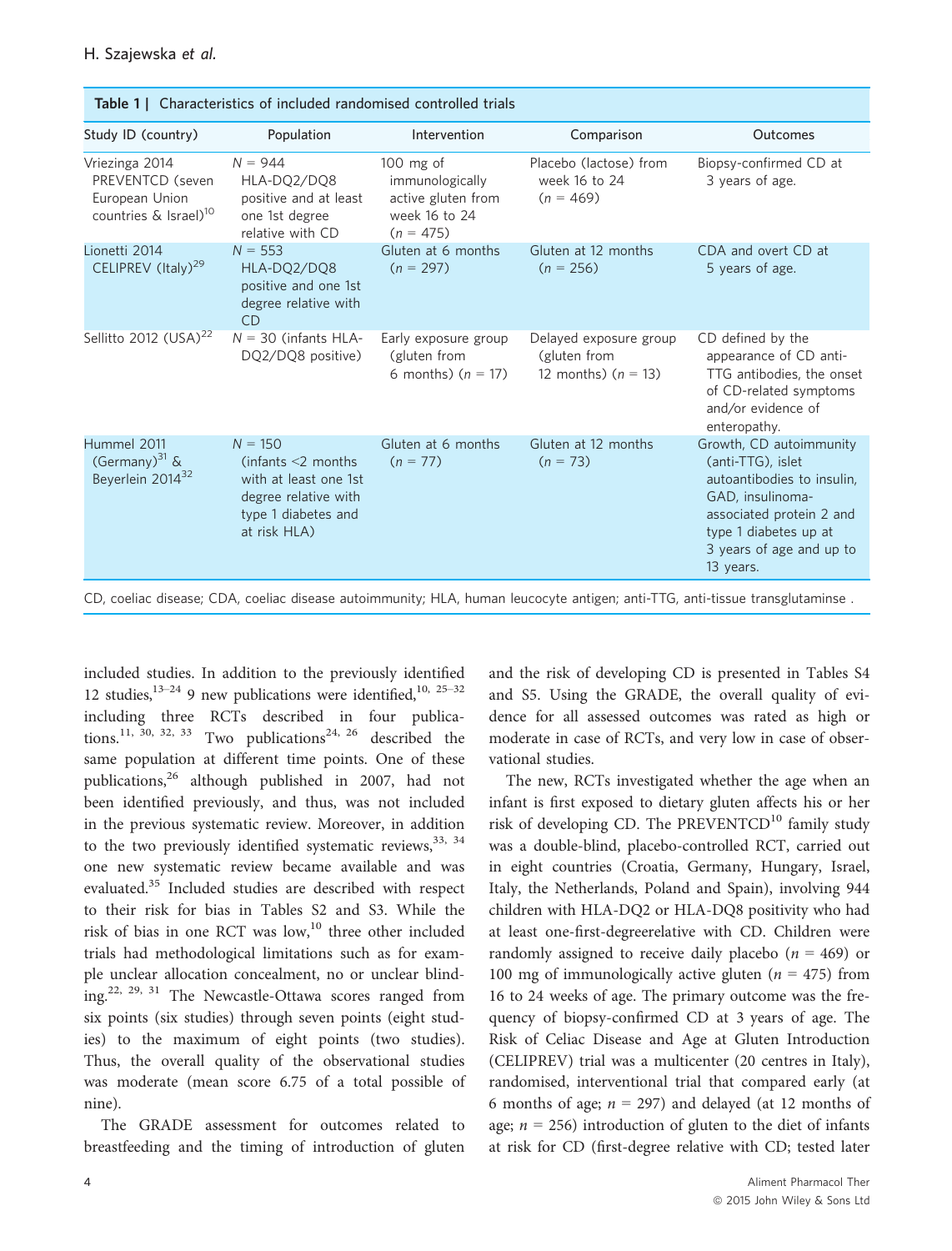|                                                               | Table 2   Characteristics of included case-control studies                                                                             |                                                                                                                                  |                                                                               |                         |                                                                                                               |
|---------------------------------------------------------------|----------------------------------------------------------------------------------------------------------------------------------------|----------------------------------------------------------------------------------------------------------------------------------|-------------------------------------------------------------------------------|-------------------------|---------------------------------------------------------------------------------------------------------------|
| Study ID (country)<br>(N)                                     | Cases                                                                                                                                  | Controls                                                                                                                         | Age                                                                           | Exposure<br>measurement | Confounding factors<br>considered                                                                             |
| Decker 2010<br>$(Germany)^{15}$<br>$(n = 1534)$               | $N = 157/123$<br>CD patients at<br>out-patient GI<br>clinics (plus 931<br>with IBD and<br>other GI<br>diseases)                        | $N = 862$<br>Patients at out-<br>patient<br>orthodontic,<br>dental and<br>ophthalmologic<br>clinics                              | Mean, years (s.d.):<br>Cases: 9.1 (4.5)<br>Controls: 10.0<br>(4.5)            | Questionnaire           | Potential risk factors that<br>influence breastfeeding:<br>mode of delivery, post-<br>natal complications     |
| Roberts 2009<br>$(UK)^{21}$<br>$(n = 248521)$                 | $N = 90$ (children<br>with CD)<br>Record linkage<br>study<br>investigating<br>perinatal risk<br>factors for CD                         | $N = 248521$                                                                                                                     | Mean, cases:<br>4.3 years                                                     | Maternity<br>records    | Number of maternal and<br>perinatal risk factors<br>such as maternal age,<br>marital status, smoking,<br>etc. |
| Ivarsson 2002<br>$(Sweden)^{18}$<br>$(n = 1272)$              | $N = 491$<br>$(392 < 2$ years;<br>$99 > 2$ years)<br>CD patients<br>consecutively<br>reported to a CD<br>national register             | $N = 781$<br>$(626 < 2 \text{ years})$<br>$155 > 2$ years)<br>children from<br>national<br>population<br>register                | Range 0-<br>14.9 years                                                        | Questionnaire           | Age, sex, area of<br>residence, other infant<br>feeding practices                                             |
| Peters 2001<br>(Germany)<br>$(n = 280)^{20}$                  | $N = 143$<br>CD patients from<br>an incidence<br>national study                                                                        | $N = 137$<br>Healthy children<br>from a<br>population<br>registry                                                                | Mean: 6.4 years<br>Median:<br>6.2 years                                       | Questionnaire           | Age, sex, number of<br>inhabitants in area,<br>family pre-disposition<br>to CD, age at gluten<br>introduction |
| Ascher 1997<br>$(Sweden)^{13}$<br>$(n = 81)$                  | $N = 8$<br>Siblings of known<br>CD patients<br>found to have<br>CD and HLA<br>genotype<br>DQA1*0501-<br>DQB1*02 and<br>CD on screening | $N = 73$<br>Siblings of known<br>CD patients with<br>the HLA<br>genotype who<br>did not have CD<br>on small<br>intestinal biopsy | Median<br>Cases: 7.9 years<br>Controls:<br>7.4 years                          | Questionnaire           | HLA genotype,<br>socioeconomic factors                                                                        |
| Falth-Magnusson<br>1996 (Sweden) <sup>16</sup><br>$(n = 336)$ | $N = 72$<br>Children with CD                                                                                                           | $N = 264$<br>Healthy children<br>from the same<br>region                                                                         | Median (range):<br>3.1 years (1.4-<br>5.1)                                    | Questionnaire           | Age, area of residence                                                                                        |
| Greco 1988<br>$(ltaly)^{17}$<br>$(n = 2150)$                  | $N = 201$<br>Children with CD                                                                                                          | $N = 1949$<br>Healthy children<br>from the same<br>region                                                                        | Mean, years (s.d.):<br>Cases: 2.14 (2.6)<br>Controls: 2.34<br>(2.93)          | Interview               | Age and area of<br>residence, age at gluten<br>introduction, father's<br>occupation                           |
| Auricchio 1983<br>$(ltaly)^{14}$<br>$(n = 505)$               | $N = 216$<br>CD patients who<br>had healthy<br>siblings                                                                                | $N = 289$<br>Siblings of cases<br>without<br>symptoms of CD                                                                      | Age at diagnosis,<br>median (range):<br>15 months<br>(6 months-<br>14 years). | Interview               | Unclear                                                                                                       |

CD, coeliac disease; CDA, coeliac disease autoimmunity; GI, gastrointestinal; HLA, human leucocyte antigen; IBD, inflammatory bowel disease; s.d., standard deviation.

for HLA-DQ2 or HLA-DQ8 positivity). The primary outcome was the prevalence of CD autoimmunity and overt CD at 5 years of age.<sup>29</sup> The BABYDIET RCT was a single centre (Germany), open study that compared early (at 6 months of age;  $n = 77$ ) and delayed (at 12 months of age;  $n = 73$ ) introduction of gluten to the diet of infants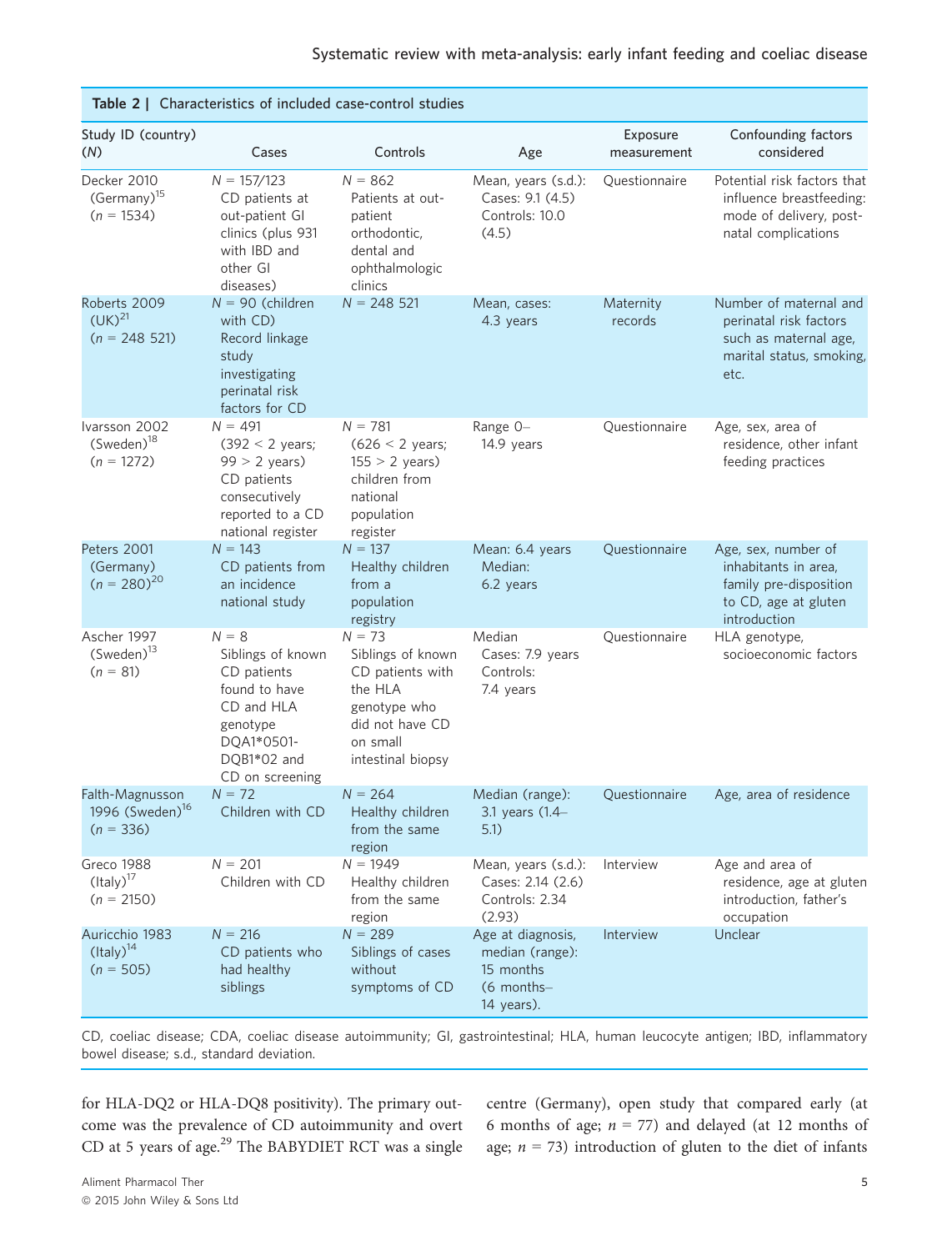with a first-degree family history of type 1 diabetes and a risk HLA genotype who were followed until the age of 3 years, $31$  and then up to 13 years. $32$  The CD-related outcome was the development of CD autoimmunity.

Four other studies are ongoing, prospective, birth cohort studies. The first study was the Generation R Study.<sup>28</sup> This was a prospective cohort study conducted in 1679 Dutch children who were positive for HLA-DQ2/ DQ8. The aim of the study was to determine whether the timing of gluten introduction and breastfeeding duration are associated with CD autoimmunity in children at 6 years of age. The second study was the Norwegian Mother and Child Cohort Study, a prospective birth cohort study including 107 000 children.<sup>30</sup> Complete information was available up to 6 months and up to 18 months in subset of children (77% and 63%, respectively). In this study, CD being the main outcome measure, was identified by questionnaires and by linkage to the Norwegian Patient Register. To prevent misclassification due to unconfirmed CD, at least two entries of a CD diagnosis in the register were needed. The third study, the BABYDIAB prospective cohort study,<sup>26</sup> a follow-up of a previously reported study, $24$  examined the natural history of islet autoimmunity and CD autoimmunity in offspring of parents with type 1 diabetes. In total, 1511 subjects were followed up until the mean age of 7.6 (up to 14) years of age. The fourth study,  $25$  the Environmental Determinants of Diabetes in the Young (TEDDY) study, was a prospective birth cohort study. This study included 6436 newborns in Finland, Germany, Sweden and the USA who were screened for high-risk HLA-genotypes for CD and then followed up until the median age of 5 years. Information about infant feeding practices was collected at clinical visits every third month. The primary outcome was persistent positivity for tissue transglutaminase autoantibodies. The secondary outcome was CD, which was defined as either a diagnosis based on intestinal biopsy or on persistently high levels of tissue transglutaminase autoantibodies.

Finally, one study is the ongoing Exploring the Iceberg of Celiacs in Sweden (ETICS) project, $27$  known also as the PREVENTCD population study. With a quasi-experimental design, it takes advantage of Sweden's changes in infant feeding over time, resulting in birth cohorts that differ with respect to infant feeding exposure. In this study, a 2-phase cross-sectional screening of over 13 000 children in two birth cohorts of 12-year-olds investigating the total prevalence of CD in children born during the coeliac epidemic (in 1993) and those born after the epidemic (in 1997) was performed. For children who presented with previously diagnosed CD, the diagnosis was reported and confirmed. All other children were screened for serological markers. If positive, these children were then referred for a small intestinal biopsy to confirm the diagnosis. Differences between the cohorts infant feeding practices were ascertained via questionnaires. A total of 67% of participants responded with complete information on breastfeeding duration and age of gluten introduction into the diet.

### Breastfeeding and CD

For the characteristics of the included studies, see Table S6.

Interventional trials. The PREVENTCD study showed that exclusive, as well as any, breastfeeding did not significantly influence the development of CD (Figure 1). The CELIPREV study reported that breastfeeding duration was similar for children in whom CD developed and in those who did not develop the disease. However, the PREVENTCD study was designed to compare introduction of small amounts of gluten at age 4 months compared to 6 months and not to evaluate the role of breastfeeding. Likewise, the CELIPREV study was not designed to address the issue of breastfeeding and CD0.

Observational studies. Previously, the results of retrospective studies indicated that there was no evidence to suggest that exclusive breastfeeding compared with formula or mixed feeding either reduces the risk of CD or delays the onset of symptoms. However, some studies, albeit not all of them, showed an association between the duration of breastfeeding and decreased risk of CD.

New data from the Norwegian Mother and Child Cohort Study<sup>30</sup> showed that breastfeeding for longer than 12 months was associated with a modest increase in the risk of CD. However, no screening was performed, and only patients who visited their paediatricians because of complaints were evaluated for CD. The Generation R, prospective, population-based cohort study<sup>28</sup> found that breastfeeding  $\geq$ 6 months did not decrease the risk of CD autoimmunity in children at the age of 6 years. The results from the BABYDIAB prospective cohort study revealed no association between the duration of breastfeeding and the risk of CD autoimmunity.<sup>26</sup> In the TEDDY study,<sup>25</sup> the mean breastfeeding duration was reported, but it was not compared between children who developed CD autoimmunity or CD and those who did not. The ETICS study<sup>27</sup> compared duration of breast feeding, age of gluten introduction, amounts of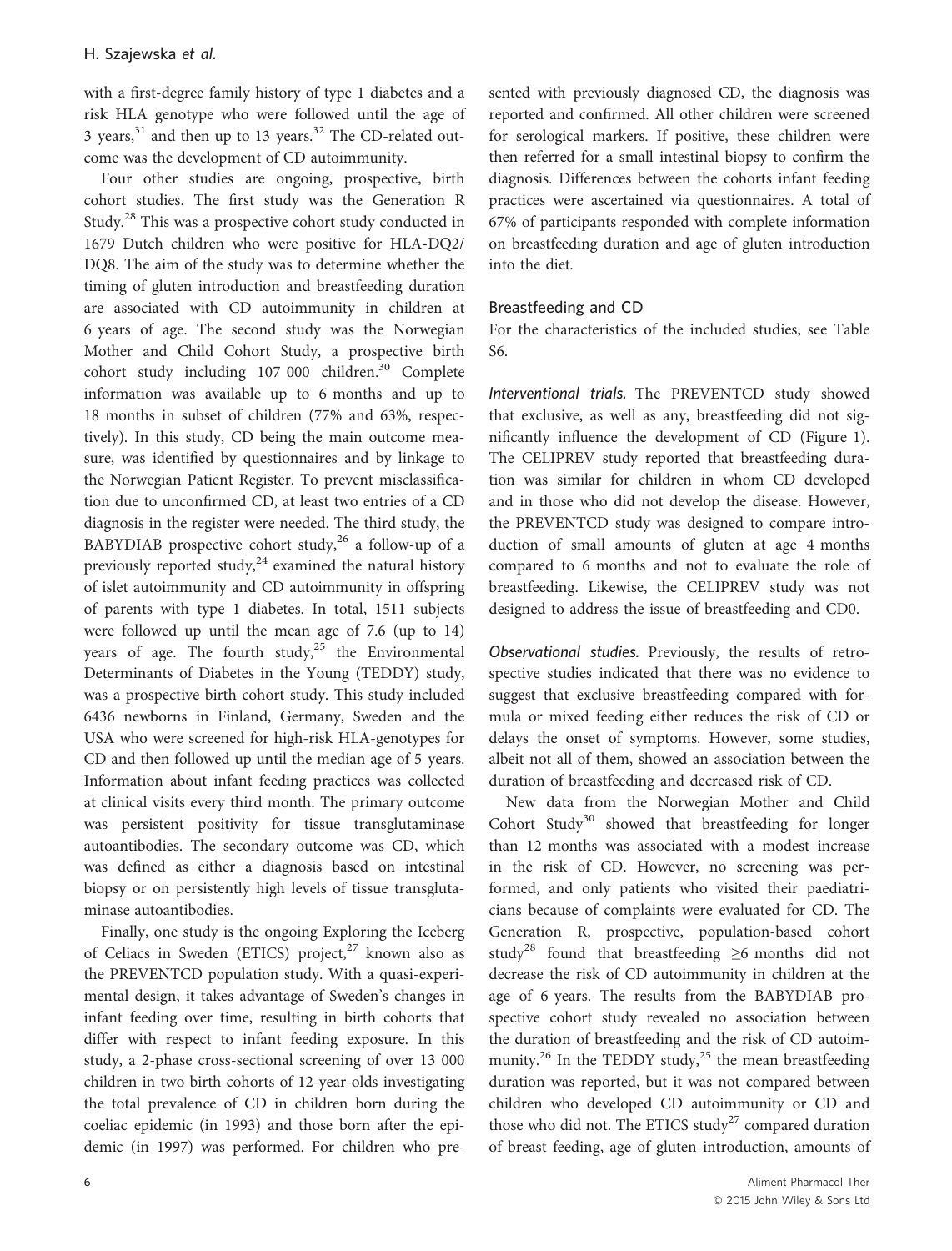| Table 3   Characteristics of included prospective cohort studies                                                    |                                                                                                                                                                                                                             |                                                                       |                                                                                 |                                                                                                                   |                                                                                                                                                                 |  |  |  |  |
|---------------------------------------------------------------------------------------------------------------------|-----------------------------------------------------------------------------------------------------------------------------------------------------------------------------------------------------------------------------|-----------------------------------------------------------------------|---------------------------------------------------------------------------------|-------------------------------------------------------------------------------------------------------------------|-----------------------------------------------------------------------------------------------------------------------------------------------------------------|--|--|--|--|
| Study ID (country)<br>(N)                                                                                           | Cases                                                                                                                                                                                                                       | Controls                                                              | Age                                                                             | Exposure<br>measurement                                                                                           | Confounding<br>factors considered                                                                                                                               |  |  |  |  |
| Aronsson 2014<br><b>TEDDY Study</b><br>(Finland/<br>Germany/<br>Sweden, USA) <sup>25</sup><br>$(n = 6436)$          | $N = 307$ who<br>developed CD<br>$N = 773$ who<br>developed CDA<br>from enrolled<br>children with high<br>risk HLA types                                                                                                    | $N = 5663$<br>Seronegative<br>children with high-<br>risk HLA types   | Median 5 years<br>$(1.7 - 8.8)$                                                 | <b>Booklet</b><br>(questionnaire)<br>reviewed at each<br>visit (every<br>3 months)                                | Country, sex, HLA<br>status, family<br>history of CD,<br>maternal<br>education level<br>and age at<br>delivery, season<br>of birth, smoking<br>during pregnancy |  |  |  |  |
| Jansen 2014<br>Generation R<br>Study (The<br>Netherlands) <sup>28</sup><br>$(n = 1679)$                             | $N = 43$ who<br>developed CDA                                                                                                                                                                                               | $N = 1636$<br>seronegative<br>children with<br>positive HLA           | 6 years                                                                         | Questionnaire                                                                                                     | Sex, gestational<br>age, birth weight,<br>caesarean<br>section.                                                                                                 |  |  |  |  |
| Størdal 2013<br>MoBa (the<br>Norwegian<br>Mother and<br>Child Cohort<br>Study)<br>$(Norway)^{30}$<br>$(n = 82 167)$ | $N = 324$ with<br>clinically<br>diagnosed CD                                                                                                                                                                                | $N = 81843$ children<br>without<br>symptomatic CD                     | Mean. Cases<br>6.8 years;<br>controls<br>5.9 years.                             | Questionnaire plus<br>linkage to the<br>Norwegian<br>Patient Register.                                            | Child's age and<br>gender,<br>breastfeeding<br>and maternal<br>CD.                                                                                              |  |  |  |  |
| Welander 2010<br>ABIS (Sweden) <sup>23</sup><br>$(n = 9408)$                                                        | $N = 44$<br>Children with CD<br>from population-<br>based project<br>exploring factors<br>for developing<br>immune-mediated<br>diseases (All<br>infants in<br>Southeast Sweden,<br>ABIS project)                            | $N = 9364$<br>Children from ABIS<br>cohort with no<br>diagnosis of CD | Mean. Cases:<br>8.4 years<br>Controls:<br>8.3 years                             | Questionnaire<br>handed-out at<br>birth                                                                           | Age at gluten<br>introduction, age<br>at the end of<br>breastfeeding<br>and age at<br>infection (or<br>gastroenteritis)                                         |  |  |  |  |
| Norris 2005<br>DAISY Study<br>(USA) <sup>19</sup><br>$(n = 1560)$                                                   | $N = 51$ who<br>developed CDA<br>from<br>DAISY prospective<br>cohort study:<br>at increased risk<br>for CD or DM1<br>(HLA-DR3 or DR4<br>alleles, or 1st<br>degree relative<br>with DM1)<br>followed in mean<br>of 4.8 years | $N = 1509$<br>seronegative<br>children from the<br>DAISY cohort       | Mean, years<br>$(s.d.)$ :<br>$CDA (+): 4.7$<br>(1.5)<br>$CDA (-): 4.8$<br>(2.9) | Interview/<br>Questionnaire<br>(for children<br>recruited at birth<br>or at age $2-$<br>3 years,<br>respectively) | Race/ethnicity,<br>HLA-DR3 status,<br>family history of<br>DM1                                                                                                  |  |  |  |  |
| Ziegler 2003 $^{24}$ –<br>same cohort as<br>Hummel 2007<br><b>BABYDIAB</b><br>$(Germany)^{26}$<br>$(n = 1610)$      | $N = 27$ who<br>developed CDA                                                                                                                                                                                               | $N = 1610$ (children at<br>risk of DM1 [parent<br>(s) with DM1]       | Median in<br>years: 6.5<br>(9 months-<br>$12.5$ years)                          | Questionnaire and<br>interview by<br>phone                                                                        | Maternal DM1,<br>gestational age<br><36 weeks, birth<br>weight $\leq$ 2700 g,<br>region of<br>residence                                                         |  |  |  |  |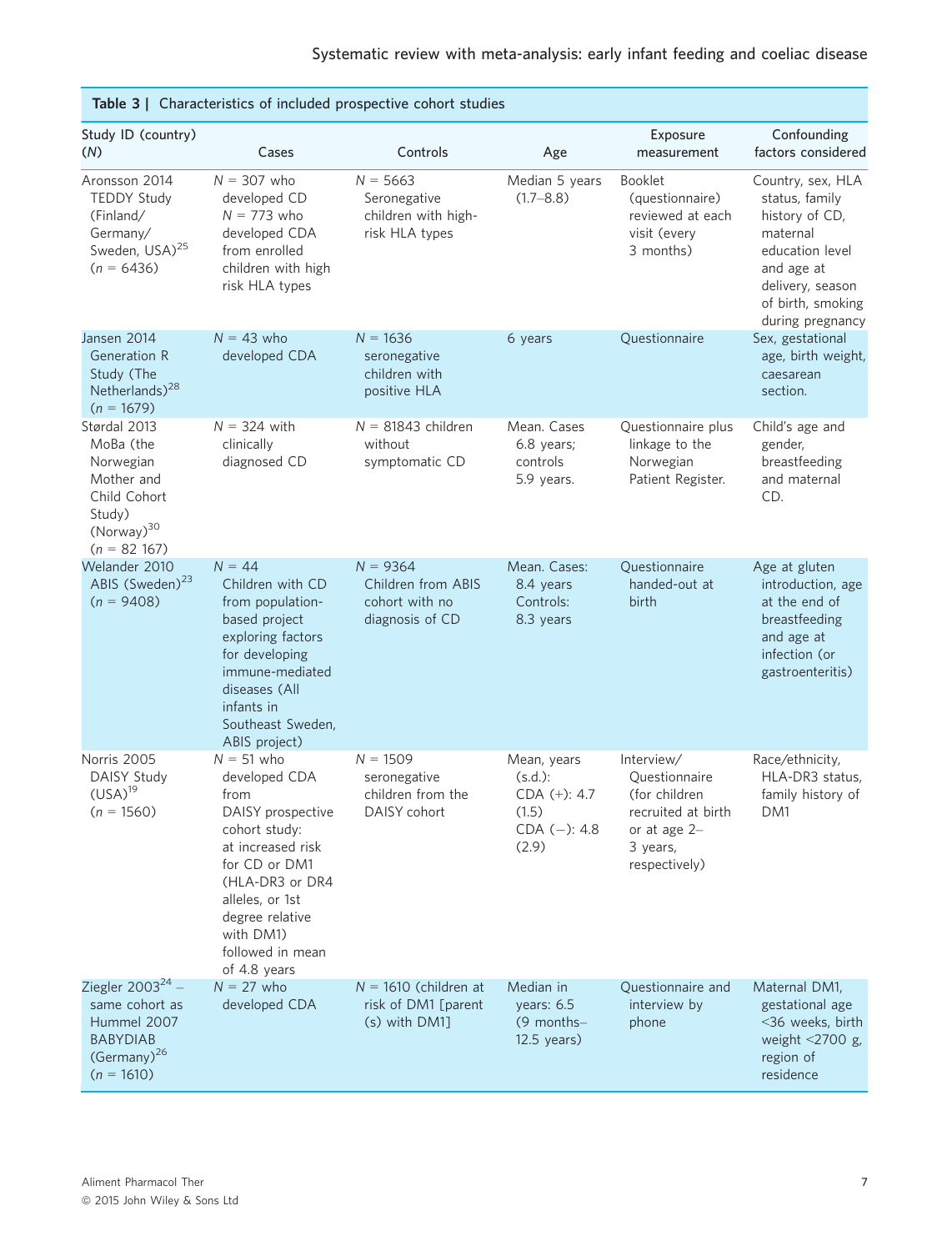| <b>Table 3   (Continued)</b>                                                                                    |                                                                                       |                                                                                             |                                            |                            |                                   |  |  |  |  |  |
|-----------------------------------------------------------------------------------------------------------------|---------------------------------------------------------------------------------------|---------------------------------------------------------------------------------------------|--------------------------------------------|----------------------------|-----------------------------------|--|--|--|--|--|
| Study ID (country)<br>(N)                                                                                       | Cases                                                                                 | Controls                                                                                    | Age                                        | Exposure<br>measurement    | Confounding<br>factors considered |  |  |  |  |  |
| Hummel 2007 <sup>26</sup><br>$BABYDIAB -$<br>same cohort as<br>Ziegler 2003<br>$(Germany)^{24}$<br>$(n = 1511)$ | $N = 63$ who<br>developed CDA<br>children at risk of<br>$DM1$ [parent(s)<br>with DM11 | $N = 1448$ ?<br>seronegative<br>children at risk of<br>$DM1$ [parent(s) with<br><b>DM11</b> | Mean follow-up<br>in years: 7.6<br>(to 14) | As above (Ziegler<br>2003) | As above (Ziegler<br>2003)        |  |  |  |  |  |

|  |  |  |                                                                         |  |  | CD, coeliac disease; CDA, coeliac disease autoimmunity; DM1, type 1 diabetes mellitus; GI, gastrointestinal; HLA, human leuco- |  |  |
|--|--|--|-------------------------------------------------------------------------|--|--|--------------------------------------------------------------------------------------------------------------------------------|--|--|
|  |  |  | cyte antigen; IBD, in_ammatory bowel disease; s.d., standard deviation. |  |  |                                                                                                                                |  |  |

| <b>Table 4   Characteristics of included cross-sectional study</b> |                                                 |                     |              |                         |                                   |  |  |  |  |  |
|--------------------------------------------------------------------|-------------------------------------------------|---------------------|--------------|-------------------------|-----------------------------------|--|--|--|--|--|
| Study ID (country) (N)                                             | Cases                                           | Controls            | Age          | Exposure<br>measurement | Confounding factors<br>considered |  |  |  |  |  |
| Ivarsson 2013<br>$(Sweden)^{27}$<br>$(n = 13, 288)$                | Cohort born in 1993<br>$N = 7567$<br>$N = 5721$ | Cohort born in 1997 | 12 years old | Questionnaire           | Unclear                           |  |  |  |  |  |

gluten introduced and breast feeding during introduction. In that study, the duration of breastfeeding was 7 and 9 months in the 1993 and the 1997 cohorts, respectively, comparable to the general Swedish population. The median age at gluten introduction was 5 months in both cohorts. However, the cohorts differed in the amount of gluten containing flours ingested during weaning (38 g/child/day vs. 24 g/child/day, respectively). Moreover, women in the 1997 cohort, compared with the 1993 cohort, breastfed for significantly longer after they had introduced gluten (9 vs. 7 months, respectively,  $P < 0.001$ ), and a significantly larger proportion of women continued breastfeeding beyond gluten introduction (78% vs. 70%, respectively;  $P < 0.001$ ). The findings of the ETICS study suggest that introduction of gluten in smaller amounts during breastfeeding affects the risk of developing CD, at least up until 12 years of age.

The pooled results for five observational studies showed that any breastfeeding compared with no breastfeeding had no effect on the risk of developing CD (OR: 0.69, 95% CI: 0.30–1.59). Considerable heterogeneity across the studies was found ( $I^2 = 93\%$ , Figure 2).

# Breastfeeding at the time of gluten introduction and CD

For the characteristics of the included studies, see Table S7.

Interventional trials. The PREVENTCD study showed that breastfeeding during gluten introduction did not significantly influence the development of CD (Figure 1). Similarly, the CELIPREV study did not show a protective effect of introducing gluten during breastfeeding. In atrisk children who developed CD compared with at-risk children who did not develop CD, the mean duration of breastfeeding was similar (5.6 vs. 5.8 months, respectively).

Observational studies. Previously, the results from a meta-analysis of four observational case–control studies suggested that breastfeeding at gluten introduction is associated with a lower risk of CD compared with formula feeding.<sup>33</sup> One prospective study, conducted in children at high risk for CD, found no statistically significant difference between the case and control groups.<sup>19</sup>

New data from the Norwegian study do not support a protective effect of breastfeeding at the time of gluten introduction on the risk of developing  $CD$ .<sup>30</sup> The results of the TEDDY Study also showed no difference in the development of CD autoimmunity or CD, irrespective of a long-term vs. short-term  $(>1$  vs.  $\leq 1$  month) continuation of breastfeeding after gluten introduction or discontinuation of breastfeeding before gluten introduction.<sup>25</sup> No difference in developing anti-tissue transglutaminase antibody positivity, irrespective of whether the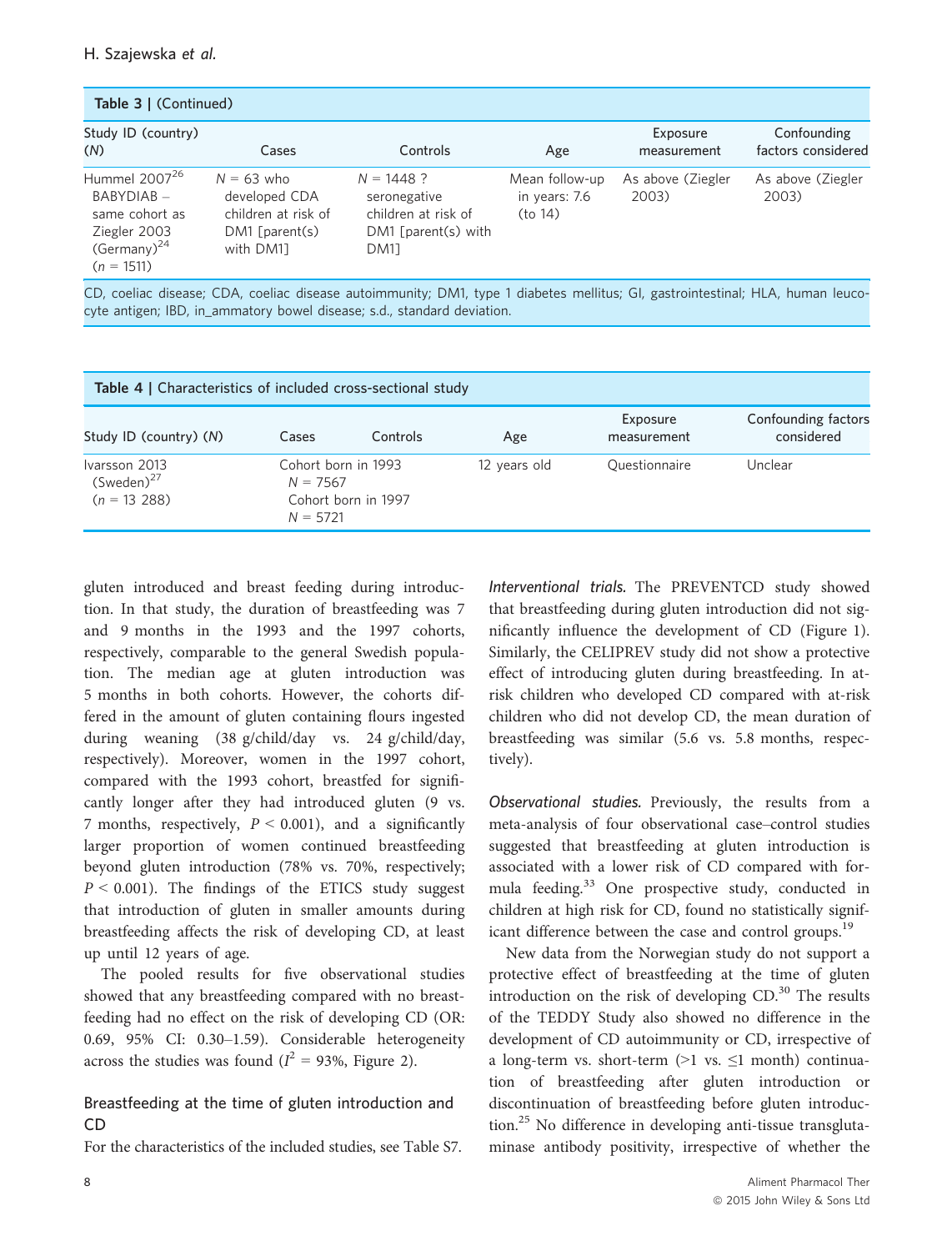|                                                                                    | Gluten at 4–6 months |       |        | Placebo (gluten >6 months) | Risk ratio         | Risk ratio                                     |     |
|------------------------------------------------------------------------------------|----------------------|-------|--------|----------------------------|--------------------|------------------------------------------------|-----|
| Study or subgroup                                                                  | Events               | Total | Events | Total                      | M-H, Fixed, 95% CI | M-H, Fixed, 95% CI                             |     |
| 1.1.1 Breastfeeding never started<br>Vriezinga PreventCD 2014                      | 4                    | 30    | 4      | 31                         | 1.03 [0.28, 3.76]  |                                                |     |
| 1.1.2 Breastfeeding $\leq$ 3 months<br>Vriezinga PreventCD 2014                    | 7                    | 105   | 5      | 83                         | 1.11 [0.36, 3.36]  |                                                |     |
| 1.1.3 Breastfeeding 4–6 months<br>Vriezinga PreventCD 2014                         | 9                    | 81    | 7      | 86                         | 1.37 [0.53, 3.49]  |                                                |     |
| 1.1.4 Breastfeeding $\geq 6$ months<br>Vriezinga PreventCD 2014                    | 24                   | 258   | 20     | 269                        | 1.25 [0.71, 2.21]  |                                                |     |
| 1.1.5 Exclusive breastfeeding - never<br>Vriezinga PreventCD 2014                  | 10                   | 129   | 9      | 121                        | 1.04 [0.44, 2.48]  |                                                |     |
| 1.1.6 Exclusive breastfeeding ≤3 months<br>Vriezinga PreventCD 2014                | 11                   | 99    | 9      | 85                         | 1.05 [0.46, 2.41]  |                                                |     |
| 1.1.7 Exclusive breastfeeding 4–6 months<br>Vriezinga PreventCD 2014               | 12                   | 124   | 8      | 120                        | 1.45 [0.62, 3.43]  |                                                |     |
| 1.1.8 Exclusive breastfeeding $\geq 6$ months<br>Vriezinga PreventCD 2014          | 11                   | 122   | 10     | 143                        | 1.29 [0.57, 2.93]  |                                                |     |
| 1.1.9 Breastfeeding at the time of gluten introduction<br>Vriezinga PreventCD 2014 | 33                   | 339   | 20     | 269                        | 1.31 [0.77, 2.23]  |                                                |     |
|                                                                                    |                      |       |        |                            | 0.01               | 0.1<br>10<br>Favours gluten<br>Favours placebo | 100 |

Figure 1 | Effect of breastfeeding on the risk of coeliac disease (randomised controlled trials).

children were still being breast-fed at gluten introduction or not, was reported; however, data were not shown.

The pooled results for seven observational studies showed that breastfeeding at gluten introduction has no effect on the risk of developing CD compared with formula feeding (OR: 0.88, 95% CI: 0.52–1.51). Considerable heterogeneity across the studies was found  $(I^2 = 89\%, \text{ Figure 2}).$ 

### Timing of gluten introduction

For the characteristics of the included studies, see Table S8.

Interventional trials. In the PREVENTCD study, as compared with placebo, the introduction of 100 mg of immunologically active gluten at 16–24 weeks of age resulted in a similar risk of CD at 3 years of age.<sup>10</sup> Three RCTs compared introduction of gluten at 6 months and 12 months of age. In the largest, CELIPREV randomised trial, the introduction of gluten at 6 months of age, compared with the introduction at 12 months of age, increased the risk of CD autoimmunity and overt CD at 2 years but had no effect on the risk of CD autoimmunity and overt CD at 5 years of age (the primary outcome).<sup>29</sup> Two other interventional studies, conducted in

small groups of subjects, reported no difference in the risk of CD and/or CDA at various ages in children exposed to gluten at the age of 6 months compared to first exposure at 12 months at various time intervals (Figures 3 and 4). $^{22}$ 

Observational studies. Out of six previously identified studies,<sup>16, 18–20, 23, 24</sup> only one prospective, observational, cohort study by Norris et  $al^{19}$  showed that both early (less than 3 months) and late (more than 7 months of age) introduction of gluten to children at increased risk of CD and type 1 diabetes mellitus was associated with an increased risk of CD autoimmunity. The remaining studies did not show a relationship between the timing of gluten introduction and the risk of developing CD.

New data from the Generation R Study found that the introduction of gluten from the age of 6 months onward, compared to earlier exposure, was not significantly associated with positive anti-tissue transglutaminase concentrations (CD autoimmunity) (adjusted OR: 0.64, 95% CI:  $0.31-1.31$ .<sup>28</sup> The Norwegian, prospective, birth cohort study found that gluten introduction at >6 months of age, compared to <6 months, was associated with an increased risk of CD; however, this was of borderline significance (adjusted OR: 1.27, 95% CI: 1.01–1.65).<sup>30</sup> In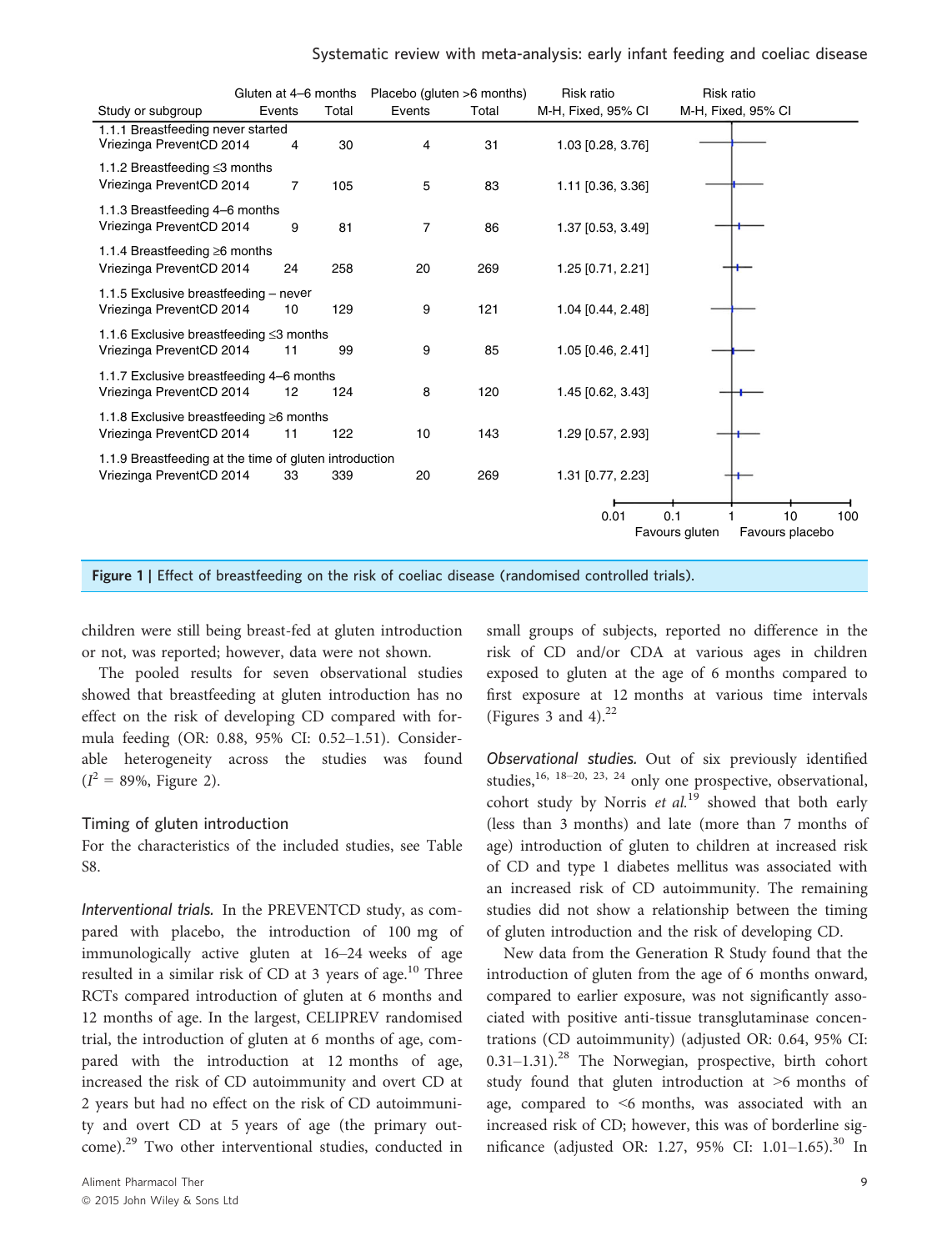the BABYDIAB cohort, whether gluten was introduced at <3 months or >3 months of life did not influence the risk of CD autoimmunity.<sup>26</sup> The design of the TEDDY Study referred to the timeframes for gluten introduction recommended by ESPGHAN, comparing first exposure to gluten occurring <17 weeks, between 17 and 26 weeks, or >17 weeks. No difference was found in the risk of developing CD autoimmunity or CD between the three groups differing in age of exposure.<sup>25</sup> The ETICS cross-sectional study comparing two birth cohorts of 12-year-olds found significant difference in the total prevalence of CD in children born during the CD epidemic (in 1993; gluten introduction from 6 months of age) and those born after the epidemic (in 1997; gluten introduction in small amounts, from age 4 to 6 months).

Figures 5 and 6 presents results of observational studies comparing various timing of gluten introduction on CD or CDA. With the exception of the ETICS study, no significant differences were found. Of note, considerable heterogeneity across the studies was found ( $I^2$  from 26% to 82%).

Amount of gluten at weaning (and later) and CD For the characteristics of the included studies, see Table S9.

Interventional trials. The PREVENTCD study reported on the mean daily gluten intake after the dose escalation in a subset of participants (596 children from the Dutch, German, Italian and Spanish cohorts) and reported that the amount of gluten at weaning was not related to the development of CD: hazard ratio per increase in gram/ day 0.98 ( $P = 0.74$ ), 1.1 ( $P = 0.44$ ), 1.1 ( $P = 0.32$ ) and 1.2  $(P = 0.09)$  at 12, 18, 24 and 36 months of age, respectively.<sup>10</sup> However, this was not a planned study outcome, and amounts were not compared between the two groups.

Observational studies. Only one study analysed the amount of gluten that children received. In children younger than 2 years of age, the risk of developing CD was greater when gluten was introduced into the diet in large amounts than when introduced in small or medium amounts (adjusted OR: 1.5, 95% CI: 1.1–2.1). However, the gluten ingestion was only assessed as 'large' or 'small' quantity without quantification in grams per day. In older children, there was no effect. $18$ 

## Type of gluten

Interventional trials. No RCTs were identified that examined the effect of the type of gluten at introduction on the risk of CD.

Observational studies. One study<sup>18</sup> analysed whether the risk of developing CD was affected by the type of gluten-containing foods introduced. The types of foods used during introduction of flour into the diet were categorised into two groups. These were either solid foods, including bread, biscuits, porridge and pasta, or glutencontaining follow-up formula, used exclusively or in combination with solid foods. Both bivariate analysis and multivariate analyses showed that the type of glutencontaining food given was not an independent risk factor for developing CD.

## Gluten during lactation

In the PreventCD study, $^{10}$  of the 455 mothers with CD, 431 were consuming a gluten-free diet during pregnancy and lactation. This study reported that maternal diet during pregnancy and lactation had no effect on the risk of their offspring developing CD (gluten-free vs. normal, cumulative incidence 5.0% vs. 5.4%,  $P = 0.71$ ).

## Genetic predisposition

We found no studies designed to detect the effect of feeding practices on the risk of children carrying different HLA types and in homozygotes versus heterozygotes (HLA dosage). In the PREVENTCD study,<sup>10</sup> the different HLA types did not influence the effect of gluten or placebo on the development of CD. However, this trial was only powered to detect differences in the whole population at risk, and was not designed to detect differences between different HLA subtypes or HLA dosage.

## **DISCUSSION**

## Main findings

To date, this is the largest systematic review on the effect of early feeding practices on the risk of developing CD during childhood, and it includes data from two, recent, large, RCTs. Higher quality evidence suggests that the introduction of gluten at a specific timeframe (at 4 months of age vs. 6 months of age and at 6 months of age vs. 12 months of age) has no effect on the risk of developing CD at the age of 3 and 5 years, respectively. Moreover, there is no evidence that the duration of breastfeeding or continuation of breastfeeding at the time of gluten introduction influences the CD risk, at least during the study periods. Data on the amount of gluten at weaning and CD development are not conclusive. While one observational Swedish study found a modestly increased risk for CD in infants consuming large amounts of gluten, compared with small or medium amounts, this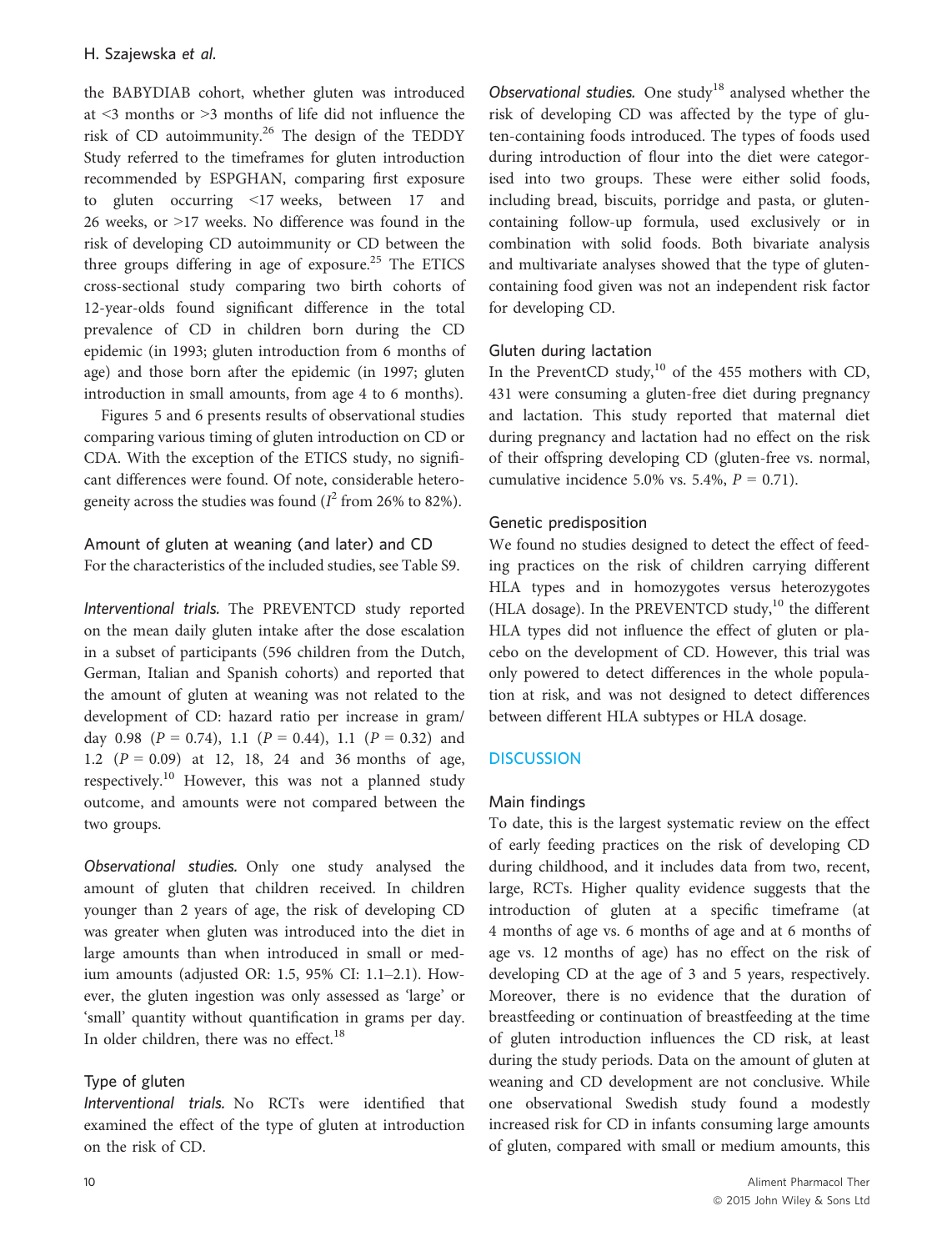



finding was not later confirmed in a subset of the PRE-VENTCD population study. However, in the latter study, the assessment of the amount of gluten was not a planned study outcome, and amounts were not compared between the two groups; and in the other one the amount of gluten was no quantified in grams per day; hence, caution is needed when interpreting these findings. Hypothetically, the type of gluten-containing food introduced may influence the risk of CD. Available data are scarce, but suggest that the type of gluten (solid foods or cereal-containing formula) does not appear to be a risk factor for CD. Scarce data suggest that maternal diet during pregnancy and lactation had no effect on the risk of their offspring to develop CD. No studies were found that were designed to evaluate the effect of feeding practices on the risk of children carrying different HLA types and in ho-

mozygotes vs. heterozygotes. Although the findings of the PREVENTCD suggest that diferent HLA types did not influence the effect of gluten or placebo in the development of CD, cautionis needed. This trial was not powered to detect differences within subpopulations, let alone to detect differential effects of intervention between HLA groups. Nevertheless, the high prevalence of CD in young children homozygous for HLA DQ  $2.5^{36}$  suggests that feeding practices would have a minor role, if at all, in children with high genetic predisposition.

### Comparison with earlier studies

Current findings did not confirm previous evidence from observational studies suggesting that the age at gluten introduction and the effect of breastfeeding influence the occurrence of CD during early childhood. Specifically,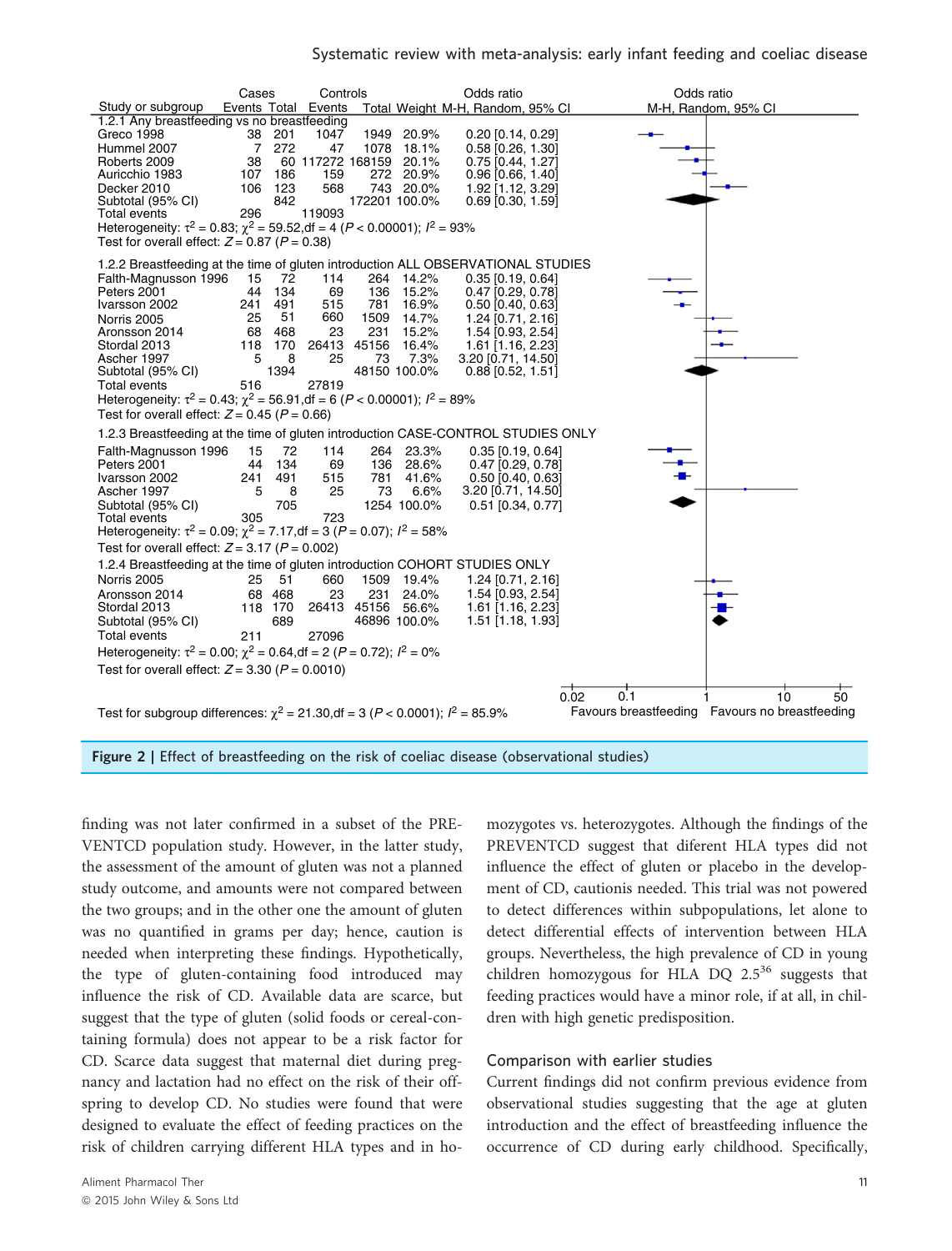

Figure 3 | Timing of gluten introduction and the risk of coeliac disease (randomised controlled trials).

earlier evidence has suggested that it is reasonable to avoid both early  $(\leq 4$  months) or late  $(\geq 7$  months) introduction of gluten and to introduce gluten while the infant is still being breastfed. While we found no evidence that breastfeeding reduces the risk of CD, it is important to emphasise that scientific organisations currently recommend that exclusive breastfeeding for the first 6 months is a desirable goal $37$  and our findings are in line with these recommendations. Moreover, although our data suggest that there is no reason to expose infants to gluten at a different age compared to other food items, introduction of other foods while breastfeeding could provide a beneficial effect. For example, the exact timing of the introduction of potentially allergenic foods is still under discussion. Worldwide, research projects are underway to resolve these controversies [e.g. EAT (Enquiring About Tolerance; [www.eatstudy.co.uk](http://www.eatstudy.co.uk)) study]. Thus, while our results may serve as a basis for revising the recommendations for gluten introduction, these guidance for gluten, should not serve as a basis to change recommendations on breastfeeding and introduction of other food items.

### Strengths and limitations

The major strengths of our systematic review are the inclusion of two most recent RCTs, which specifically addressed the age of gluten introduction as the primary outcome, and that it collates the largest number of studies available in the literature. Another strength is the use of the GRADE profile to rate the overall quality of evidence, which can be useful for future guideline development.

For completeness, we included both interventional and observational studies. One major disadvantage of the latter design is that the observed associations usually do not allow one to establish causality, and potential biases and confounding can only be partially considered. However, these observational studies are more likely to include much bigger and broader study populations. For pooling data from the observational studies, we used the raw data, with no correction for baseline differences or confounding factors. The latter pose particular challenge for observational studies. However, in those trials, which reported adjusted RR/OR/HR, no major difference between unadjusted and adjusted ratios were found.

Not surprisingly, the pooled observational findings were heterogeneous. This may reflect differences in study quality and/or the population studied. Data from various countries were included. Despite the many positive aspects, this calls for caution in interpretation. For example, compared to many other countries, in Sweden there is a higher prevalence of CD in children. $4, 36$  Often, discrepancies in findings between the Swedish and non-Swedish populations are being observed. For example, in our systematic review, the ETICS study suggested that gradual introduction of gluten in small amounts during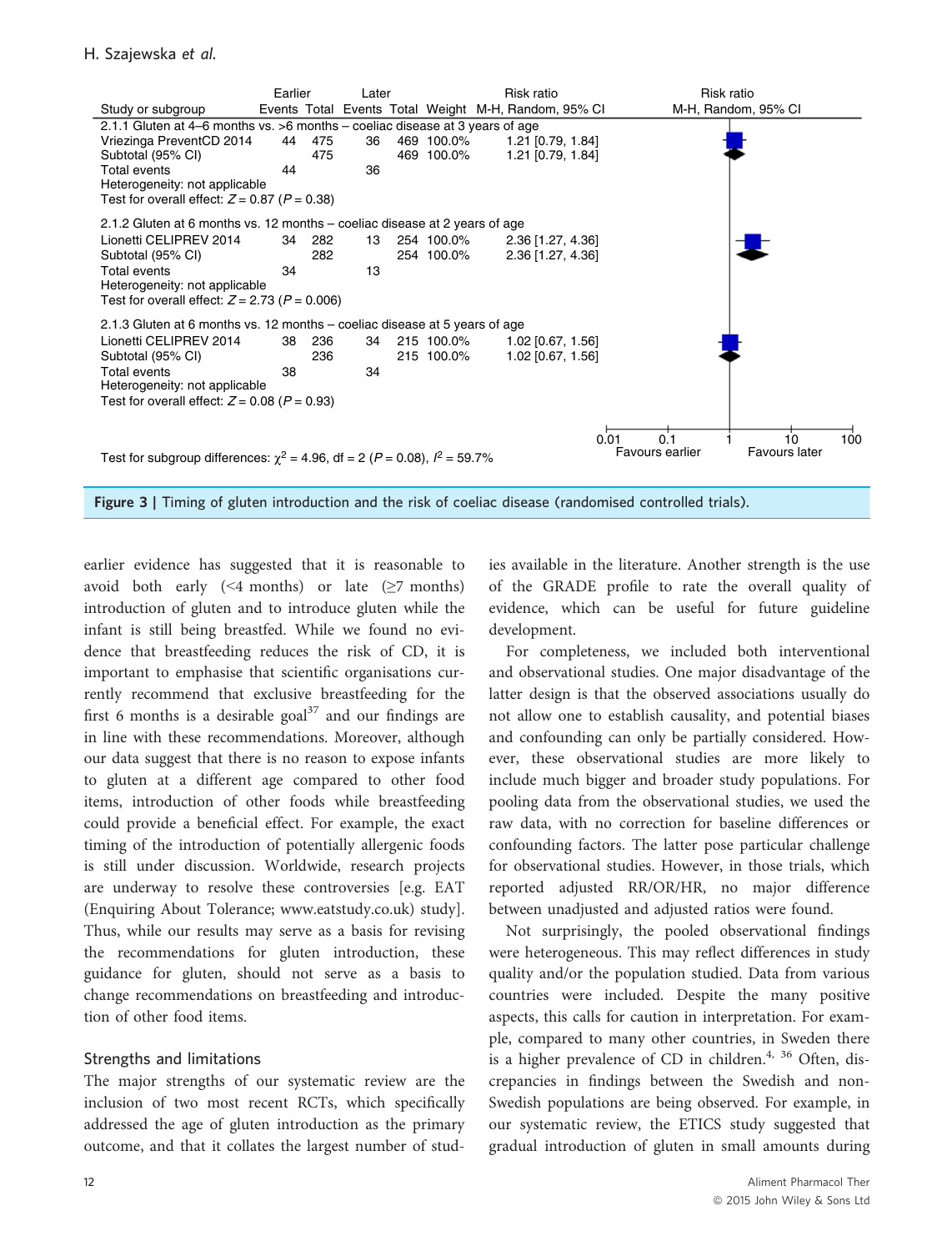

Figure 4 | Timing of gluten introduction and the risk of coeliac disease autoimmunity (randomised controlled trials).

ongoing breastfeeding is favourable, but this was not confirmed in the interventional trials. Reasons for these discrepancies may include methodological issues (e.g. the response rate of 67% might have exposed the study to response bias) as well as country-specific issues such as genetic susceptibility or environmental factors.

The shortcoming of our systematic review is that the two, new, RCTs were conducted in Europe and Israel only. Moreover, there was a mixture of genetic risks (different HLA patterns and no assessment of non-HLA genes). Environmental factors other than gluten consumption, age at introduction and breastfeeding were not controlled for and were not stratified for the genetic risk. Nevertheless, with regard to other potentially important environmental factors that may play a role in CD development, the PREVENTCD study showed that country of origin and the number, type, or members of affected family (sibling, father or mother) were not related to the development of CD, nor were rotavirus vaccination, gastrointestinal or respiratory tract infection, and mean daily gluten intake.<sup>10</sup> However, the PRE-VENTCD was not designed and powered sufficiently to demonstrate a difference if one actually exists. Thus, future research is needed.

The exposure in the PREVENTCD cohort was to a small amount of immunogenic active gluten (100 mg) that represents approximately only 2% of the amount normally introduced at weaning.<sup>38</sup> Nevertheless, this quantity was able to induce an immunological response, as shown in the PREVENTCD cohort with the early antibody response; $10$  this suggests that the PREVENTCD exposure, although lower than the usual exposure in other studies and in practice, is immunogenic. Regardless, based on the available evidence, especially from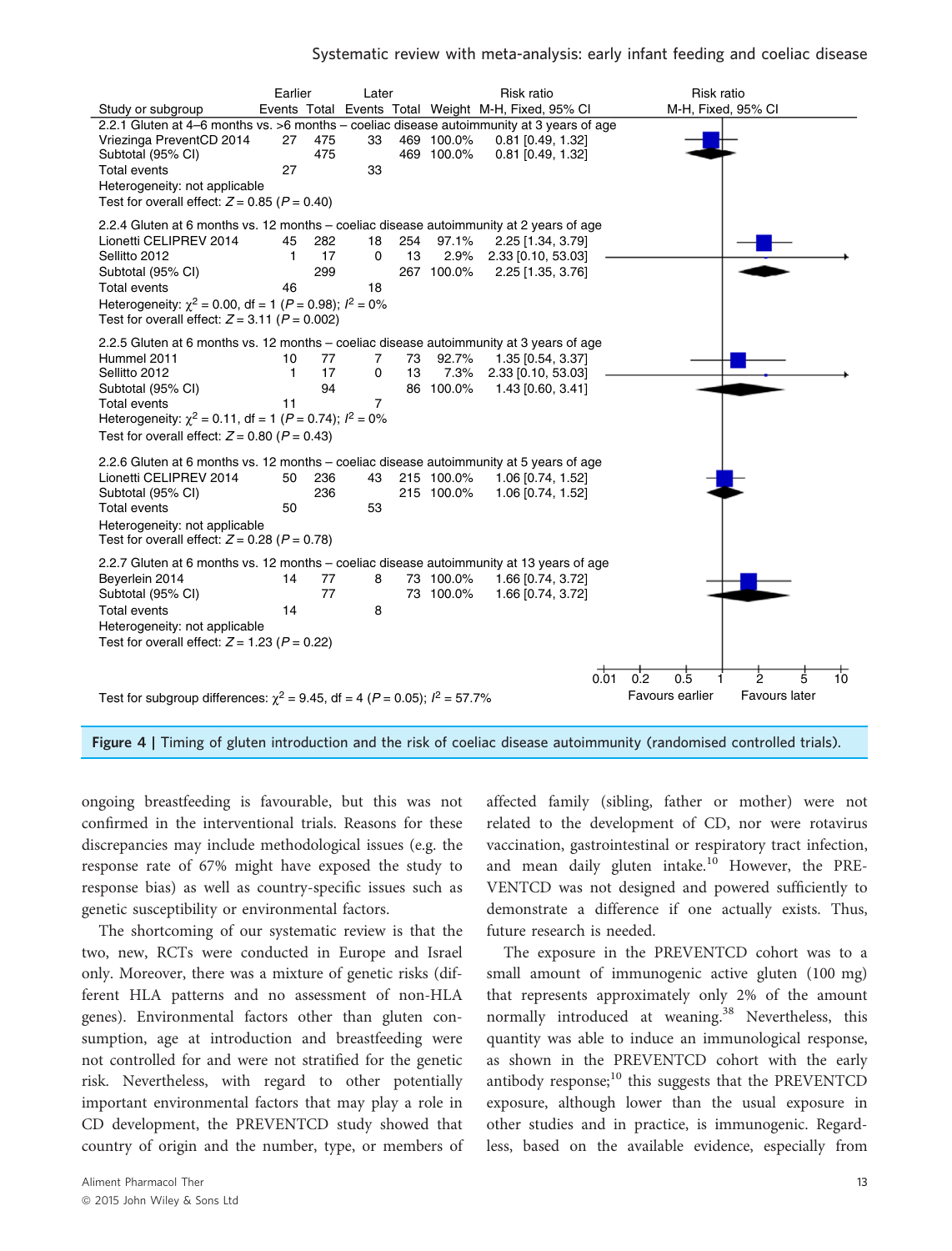

Figure 5 | Timing of gluten introduction and the risk of coeliac disease (observational studies).

Sweden,<sup>4, 18, 27, 39, 40</sup> introduction of large amounts of gluten should be discouraged.

Available evidence does not allow one to form conclusions on the consequences of very early (i.e. earlier than currently recommended for complementary foods) introduction of gluten. Earlier data has shown clearly that exposure to gluten before 4 months of age increases the risk for CD autoimmunity and is not recommended.<sup>6, 24</sup> In the current systematic review, one cohort study (BABYDIAB) reported no difference in the risk of CD autoimmunity in the case of gluten introduction before 3 months of age. However, the number of subjects exposed to gluten at that early age was very small. The lack of scientific data on the safety of too early (i.e. before 3 months of age) introduction of gluten is sufficient to discourage such practice, as undesirable health consequences cannot be excluded.

Ultimately, early introduction of gluten in genetically at-risk children may lead to earlier development of CD autoimmunity and CD, without changing the absolute risk for CD at the specific time points studied. The early occurrence of CD may have an adverse effect on children in the absence of a screening programme, because growth velocity and nutritional status may be adversely affected to a larger extent during the first 2 years of life compared to the effect of CD on growth at a later age. Furthermore, given the opportunity to influence the age of CD occurrence, parents may prefer to see their children diagnosed later rather than earlier. This, however, should be weighed against the possibility that without a screening programme, a late diagnosis of CD may expose the subject to long duration of autoimmunity and its possible complications, and may even be missed due to mild symptoms.

#### **CONCLUSIONS**

This updated systematic review did not confirm previous evidence from observational studies suggesting that the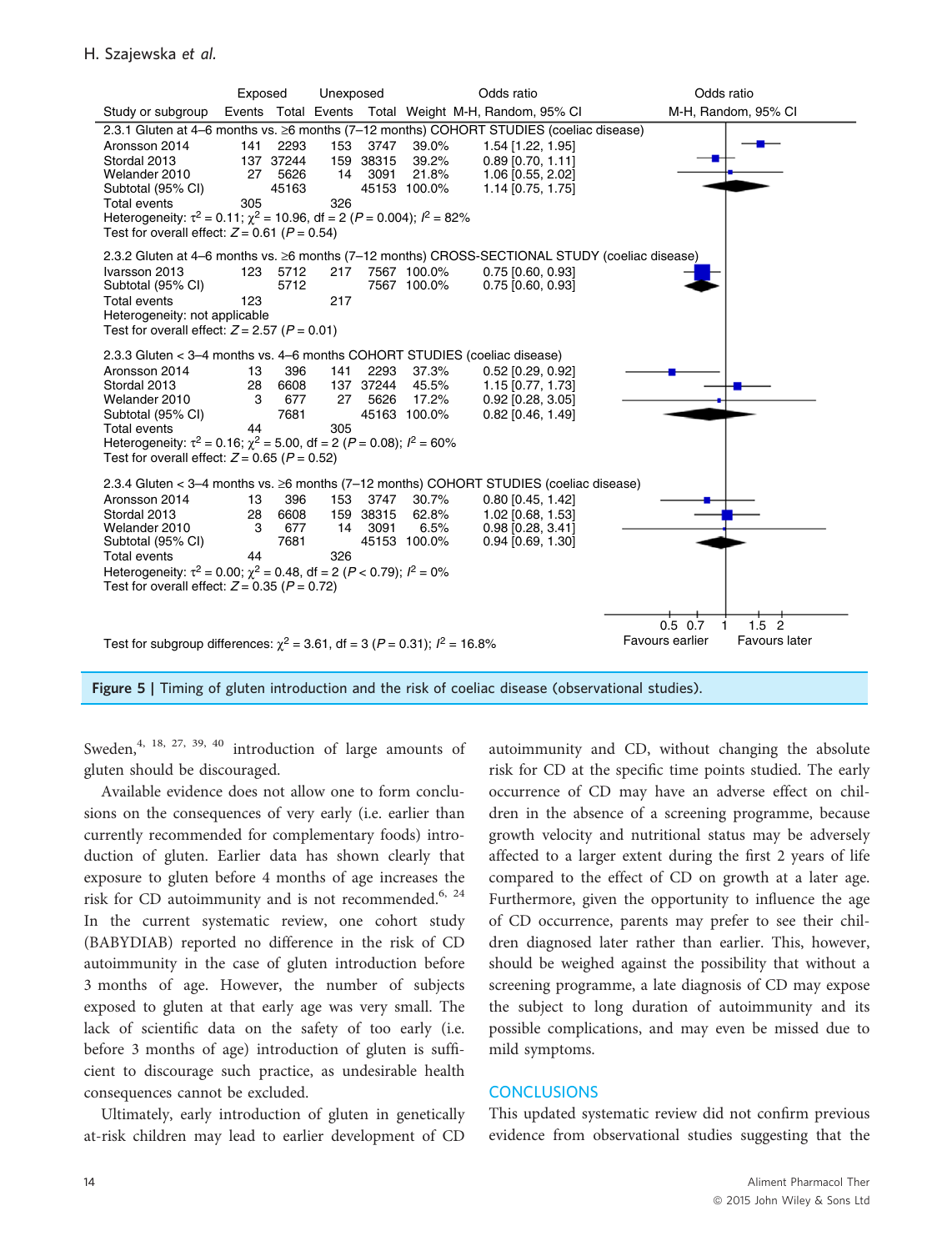



age of gluten introduction (at least at specific timeframes evaluated in the included studies) and/or breastfeeding influence the occurrence of CD. On the contrary, current evidence suggests that infant feeding practices (breastfeeding, time of gluten introduction) have no effect on the risk of developing CD during childhood. An update of current European recommendations regarding gluten exposure in young children is needed.

### AUTHORSHIP

#### Guarantor of the article: H. Szajewska.

Author contributions: HS and RS initially conceptualised this study. AC, MPL and HS were responsible for data collection, data analysis, data interpretation and preparation of the report. HS, RS, AC, MPL assumed the main respon-

sibility for the writing of this manuscript. All authors contributed to (and agreed upon) the final version.

All authors approved the final version of the manuscript.

### ACKNOWLEDGEMENTS

#### Declaration of personal interests: None.

Declaration of funding interests: The research leading to these results has received funding from the European Union's Seventh Framework Programme (FP7/2007- 2013), project EarlyNutrition under grant agreement No. 289346 and from Fundacja Nutricia (RG2/2012 - 1W44/ FNUT3/2013). The funding bodies had no role in the study design, collection, analysis or interpretation of the data.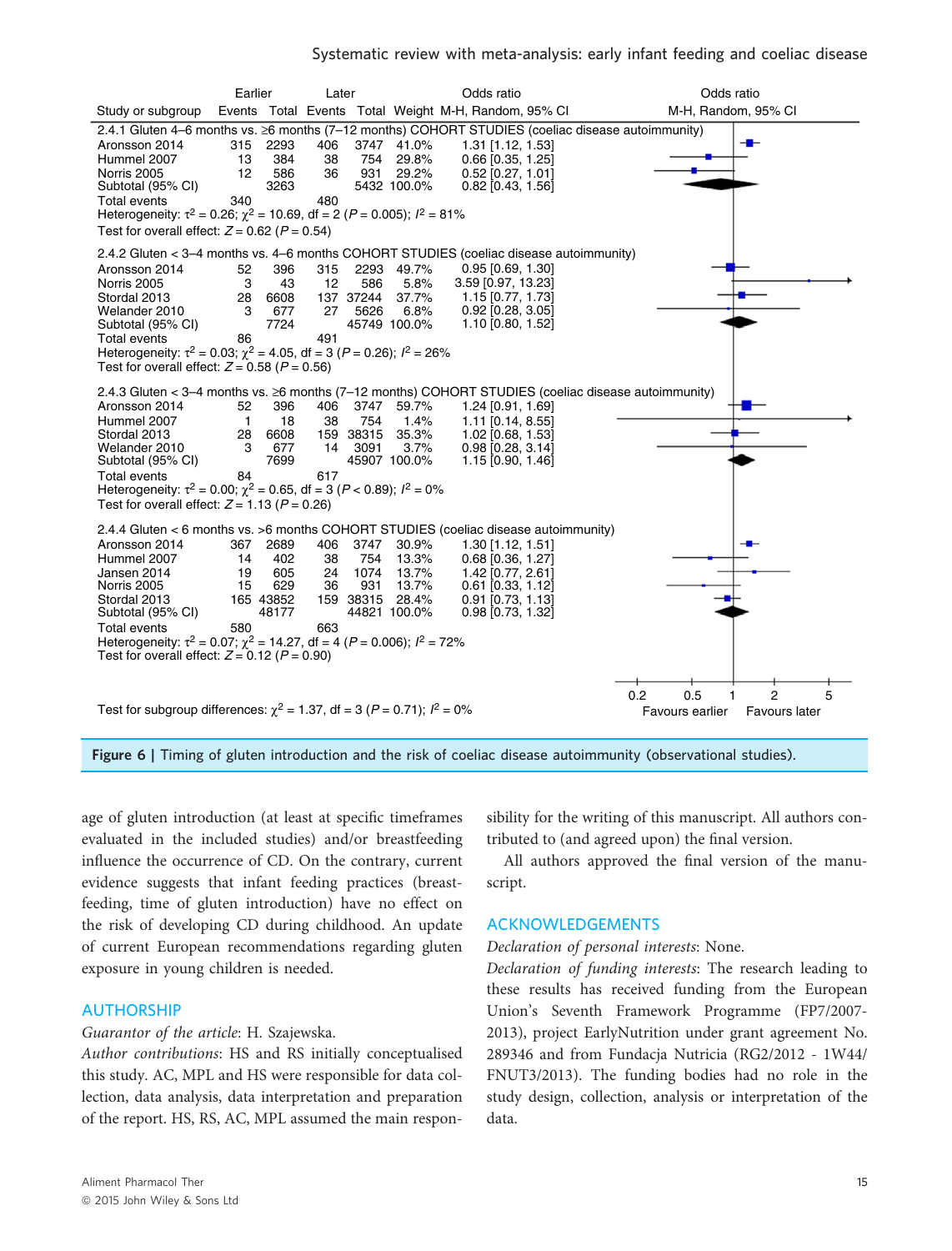### H. Szajewska et al.

### SUPPORTING INFORMATION

Additional Supporting Information may be found in the online version of this article:

Figure S1. Flow chart of study identification process.

Table S1. Characteristics of excluded studies and reasons for exclusion.

Table S2. Assessment of risk of bias in interventional trials.

Table S3. Assessment of risk of bias in observational studies assessed using Newcastle-Ottawa Quality Assessment Scale.

Table S4. GRADE evidence profile summarising the effect of breastfeeding and the risk of coeliac disease (CD) and/or coeliac disease autoimmunity (CDA).

Table S5. GRADE evidence profile summarising the effect of timing of gluten introduction and the risk of coeliac disease (CD) and/or coeliac disease autoimmunity (CDA).

Table S6. Duration of breastfeeding and coeliac disease.

Table S7. Breastfeeding at the time of gluten introduction and coeliac disease.

Table S8. Time of gluten introduction and coeliac disease.

Table S9. Amount of gluten at weaning and coeliac disease.

#### **REFERENCES**

- 1. Husby S, Koletzko S, Korponay-Szabo IR, et al. Guidelines for the diagnosis of coeliac disease. J Pediatr Gastroenterol Nutr 2012; 54: 136–60.
- 2. Ludvigsson JF, Bai JC, Biagi F, et al. BSG CoeliacDiseaseGuidelines Development Group; British Society of Gastroenterology. Diagnosis and management of adultcoeliacdisease: guidelines from the British Society of Gastroenterology. Gut 2014; 63: 1210– 28.
- 3. Mustalahti K, Catassi C, Reunanen A, et al. The prevalence of celiac disease in Europe: results of a centralized, international mass screening project. Ann Med 2010; 42: 587–95.
- 4. Myleus A, Ivarsson A, Webb C, et al. Celiac disease revealed in 3% of Swedish 12-year-olds born during an epidemic. J Pediatr Gastroenterol Nutr<br>2009: 49: 170-6.
- 2009; 49: 170–6. 5. EFSA Panel on Dietetic Products, Nutrition and Allergies (NDA). Scientific opinion on the appropriate age for introduction of complementary feeding of infants. Available at: [http://www.efsa.europa.eu/en/](http://www.efsa.europa.eu/en/efsajournal/doc/1423.pdf) [efsajournal/doc/1423.pdf](http://www.efsa.europa.eu/en/efsajournal/doc/1423.pdf) (accessed 1 December 2014).
- 6. ESPGHAN Committee on Nutrition; Agostoni C, Decsi T, Fewtrell M, et al. Complementary feeding: a commentary by the ESPGHAN Committee on Nutrition. J Pediatr Gastroenterol Nutr 2008; 46: 99–110.
- 7. Kleinman RE (ed.). American Academy of Pediatrics. Pediatric Nutrition Handbook. 6th ed. Elk Grove Village, IL: American Academy of Pediatrics; 2009.
- 8. HogenEsch CE, Rosén A, Auricchio R, et al. The PreventCD Study design: towards new strategies for the prevention of coeliac disease. Eur J Gastroenterol Hepatol 2010; 22: 1424– 30.
- 9. Szajewska H, Chmielewska A, Piescik-Lech M, et al. Systematic review: early infant feeding and the prevention of coeliac disease. Aliment Pharmacol Ther 2012; 36: 607–18.
- 10. Vriezinga SL, Auricchio R, Bravi E, et al. Randomized feeding intervention in infants at high risk for celiac disease. N Engl J Med 2014; 371: 1304–15.
- 11. Higgins JPT, Green S (eds). Cochrane Handbook for Systematic Reviews of Interventions. Version 5.1.0 [updated March 2011]. The Cochrane Collaboration, 2011. Available at: [www.cochrane-handbook.org](http://www.cochrane-handbook.org) (accessed on 7 December 2014).
- 12. Wells G, Shea B, O'Connell D, et al. The Newcastle-Ottawa Scale (NOS) For Assessing the Quality of Nonrandomised Studies in Meta-analyses. Ottawa Hospital Research Institute. [www.ohri.ca/programs/](http://www.ohri.ca/programs/clinical_epidemiology/oxford.asp) [clinical\\_epidemiology/oxford.asp.](http://www.ohri.ca/programs/clinical_epidemiology/oxford.asp)
- 13. Ascher H, Krantz I, Rydberg L, et al. Influence of infant feeding and gluten intake on coeliac disease. Arch Dis Child 1997; 76: 113–7.
- 14. Auricchio S, Follo D, de Ritis G, et al. Does breast feeding protect against the development of clinical symptoms of celiac disease in children? J Pediatr Gastroenterol Nutr 1983; 2: 428–33.
- 15. Decker E, Engelmann G, Findeisen A, et al. Cesarean delivery is associated

with celiac disease but not inflammatory bowel disease in children. Pediatrics 2010; 125: e1433–40.

- 16. Falth-Magnusson K, Franzen L, Jansson G, et al. Infant feeding history shows distinct differences between Swedish celiac and reference children. Pediatr Allergy Immunol 1996; 7: 1–5.
- 17. Greco L, Auricchio S, Mayer M, et al. Case control study on nutritional risk factors in celiac disease. J Pediatr Gastroenterol Nutr 1988; 7: 395–9.
- 18. Ivarsson A, Hernell O, Stenlund H, et al. Breast-feeding protects against celiac disease. Am J Clin Nutr 2002; 75: 914–21.
- 19. Norris JM, Barriga K, Hoffenberg EJ, et al. Risk of celiac disease autoimmunity and timing of gluten introduction in the diet of infants at increased risk of disease. JAMA 2005; 293: 2343–51.
- 20. Peters U, Schneeweiss S, Trautwein EA, et al. A case-control study of the effect of infant feeding on celiac disease. Ann Nutr Metab 2001; 45: 135–42.
- 21. Roberts SE, Williams JG, Meddings D, et al. Perinatal risk factors and coeliac disease in children and young adults: a record linkage study. Aliment Pharmacol Ther 2009; 29: 222–31.
- 22. Sellitto M, Bai G, Serena G, et al. Proof of concept of microbiome-metabolome analysis and delayed gluten exposure on celiac disease autoimmunity in genetically at-risk infants. PLoS ONE 2012; 7: e33387.
- 23. Welander A, Tjernberg AR, Montgomery SM, et al. Infectious disease and risk of later celiac disease